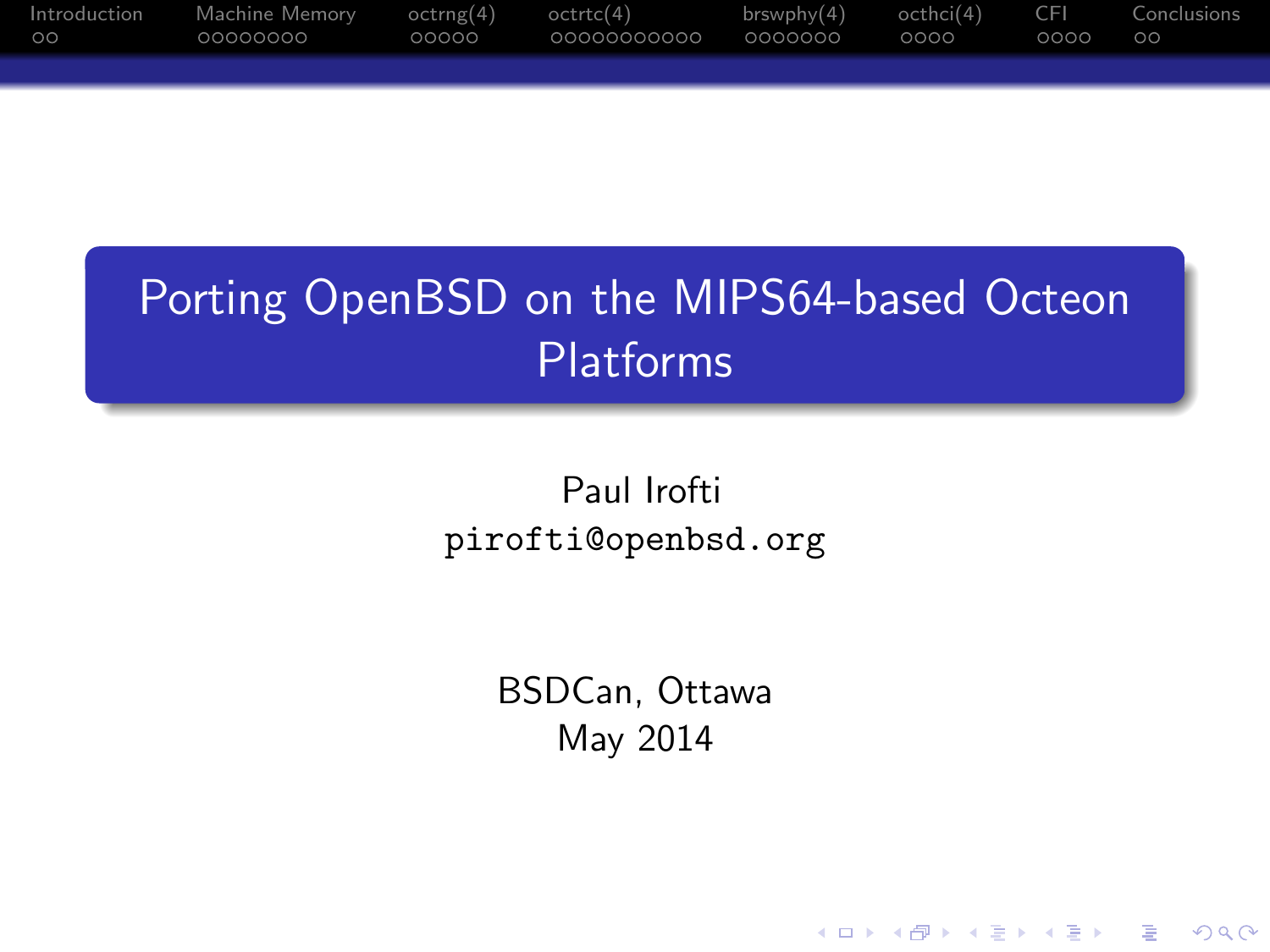| Introduction<br>$\circ$ | Machine Memorv<br>00000000 | octrng(4)<br>00000 | octrtc(4)<br>00000000000 | brswphy(4)<br>0000000 | octhci(4)<br>0000 | CEL<br>0000 | Conclusions<br>$\circ$ |
|-------------------------|----------------------------|--------------------|--------------------------|-----------------------|-------------------|-------------|------------------------|
|                         |                            |                    |                          |                       |                   |             |                        |
| Outline                 |                            |                    |                          |                       |                   |             |                        |

K ロ ▶ K @ ▶ K 할 > K 할 > 1 할 > 1 이익어

- [Introduction](#page-2-0)
- [Machine Memory](#page-4-0)
- [octrng\(4\)](#page-12-0)
- octrtc $(4)$
- [brswphy\(4\)](#page-28-0)





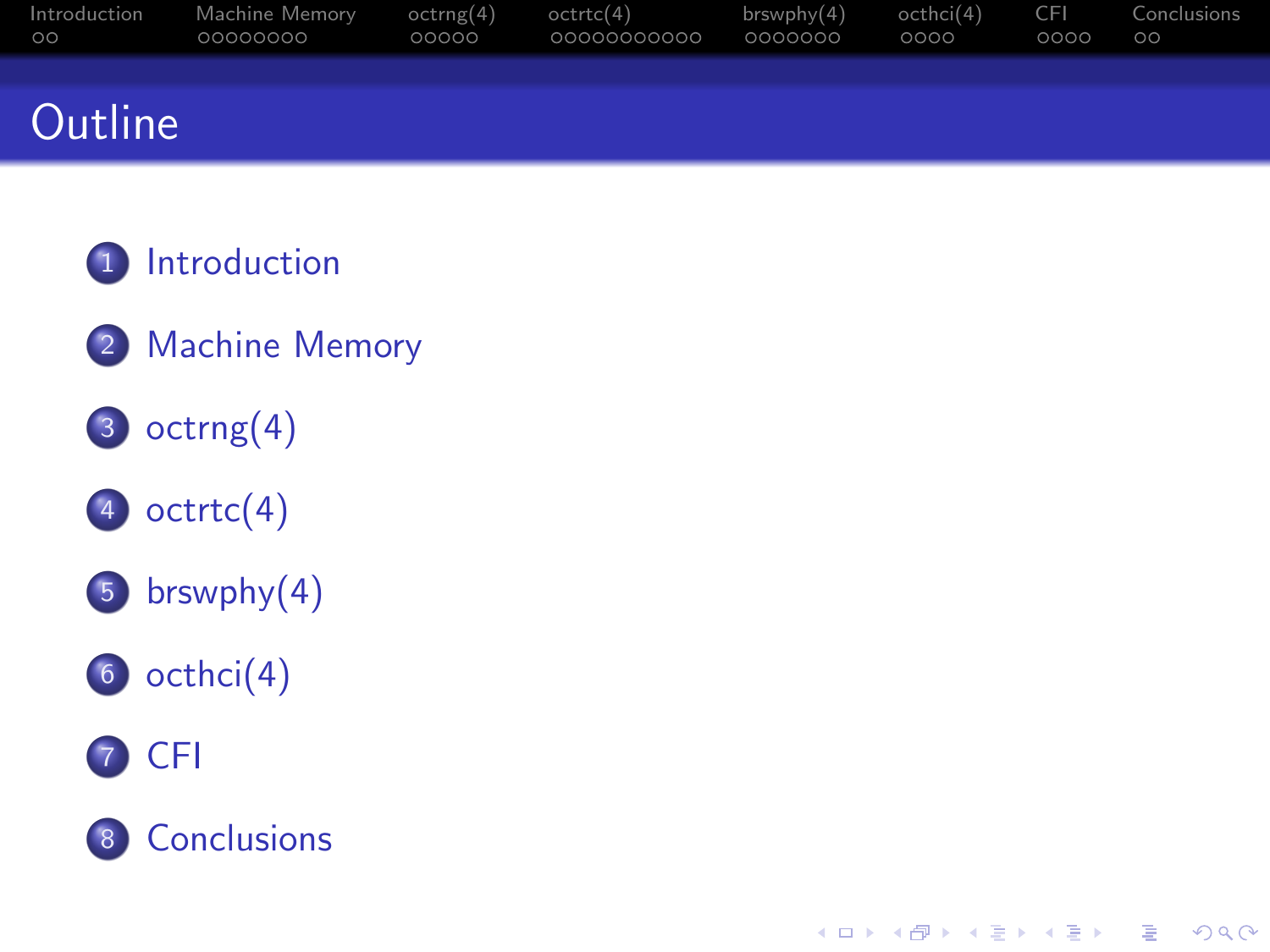| Introduction<br>$\bullet$ | Machine Memory<br>00000000 | octrng(4)<br>00000 | octrtc(4)<br>00000000000 | brswphv(4)<br>0000000 | octhci(4)<br>0000 | CFI<br>0000 | Conclusions<br>$\circ$ |
|---------------------------|----------------------------|--------------------|--------------------------|-----------------------|-------------------|-------------|------------------------|
| About Me                  |                            |                    |                          |                       |                   |             |                        |
| Who Am I?                 |                            |                    |                          |                       |                   |             |                        |

Reverse Engineer (6 years in the AV industry)

- anti-virus engines
- **•** emulators: static and dynamic analysis research

OpenBSD Hacker:

- power management, ACPI
- mips64: Loongson and Octeon
- compat linux(8) maintainer
- **o** porter

Research Assistant and PhD student:

- Faculty of Automatic Control and Computers at the Polytechnic University of Bucharest
- <span id="page-2-0"></span>PhD on parallel signal processing algorithms using GPGPU (OpenCL, CUDA)KID KA KERKER KID KO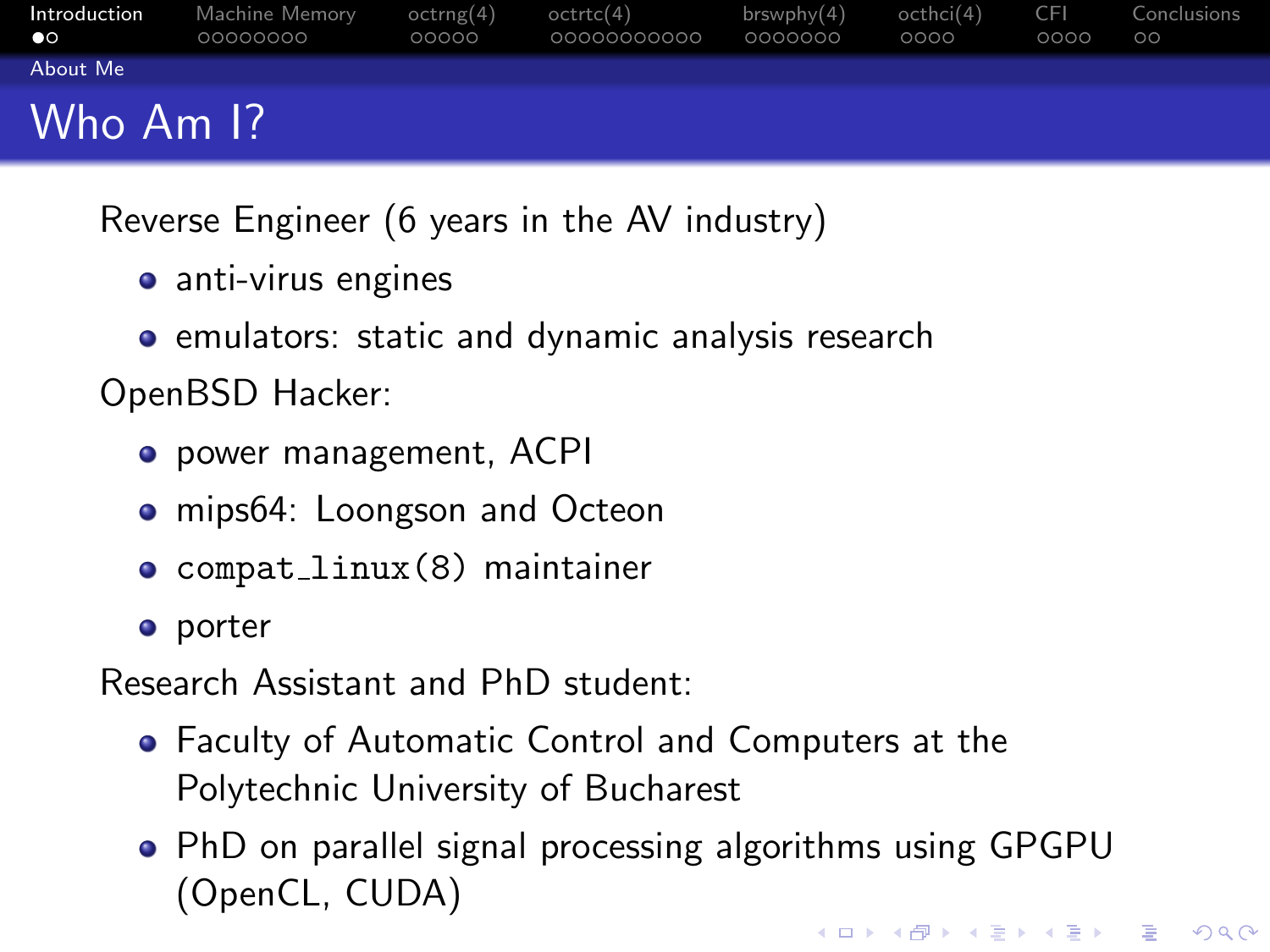| $\circ$ $\circ$ | <b>Introduction</b> Machine Memory $octrrg(4)$ octrtc(4)<br>.00000000 | 00000 | 00000000000 | $brswphy(4)$ octhci $(4)$ CFI Conclusions<br>0000000 | 0000 | 0000 | ററ |
|-----------------|-----------------------------------------------------------------------|-------|-------------|------------------------------------------------------|------|------|----|
| About Me        |                                                                       |       |             |                                                      |      |      |    |
|                 | My connection to Octeon                                               |       |             |                                                      |      |      |    |

## My connection to Octeon

- played with other mips64 ports in the past
- mostly worked on the Loongson architecture
- first contact while sitting next to jasper@ at t2k13
- mentioned it in the undeadly report after the hackathon

**KORK ERKER ADE YOUR** 

<span id="page-3-0"></span>**a** article led to a kind donation from Diana Eichert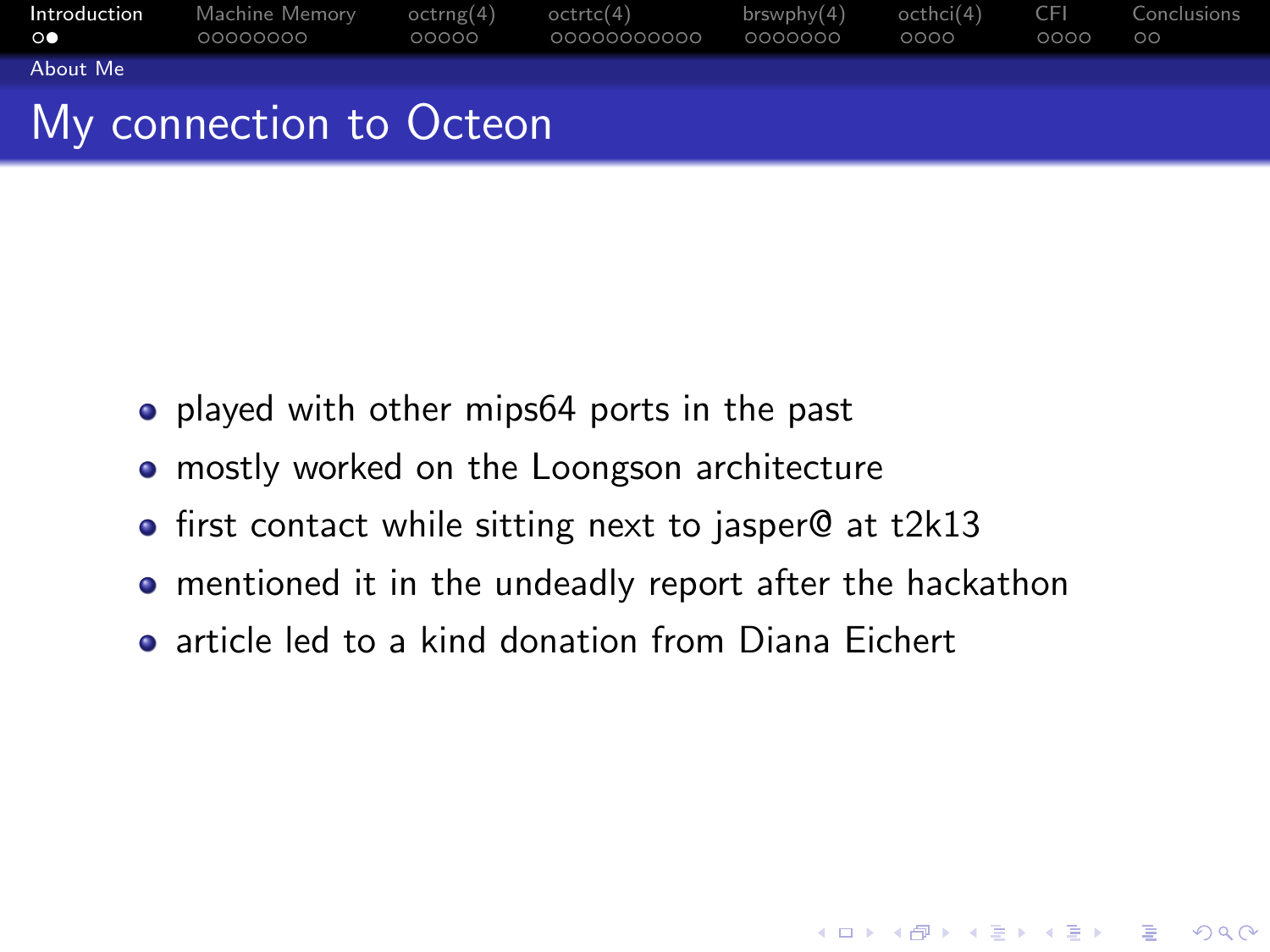| Introduction<br>00 <sub>o</sub> | <b>Machine Memory</b><br>$\bullet$ 0000000 | octrng(4)<br>00000 | octrtc(4)<br>00000000000 | brswphv(4)<br>0000000 | octhci(4) CFI<br>0000 | 0000 | Conclusions<br>$\circ$ |
|---------------------------------|--------------------------------------------|--------------------|--------------------------|-----------------------|-----------------------|------|------------------------|
| <b>First Contact</b>            |                                            |                    |                          |                       |                       |      |                        |
|                                 | Dealing with U-Boot                        |                    |                          |                       |                       |      |                        |

After a bit of reading, the magic tftpboot'ing uboot commands are:

**KORK STRATER STRAKER** 

<span id="page-4-0"></span>D-Link DSR-500 bootloader# dhcp D-Link DSR-500 bootloader# tftpboot 0 bsd D-Link DSR-500 bootloader# bootoctlinux ./bsd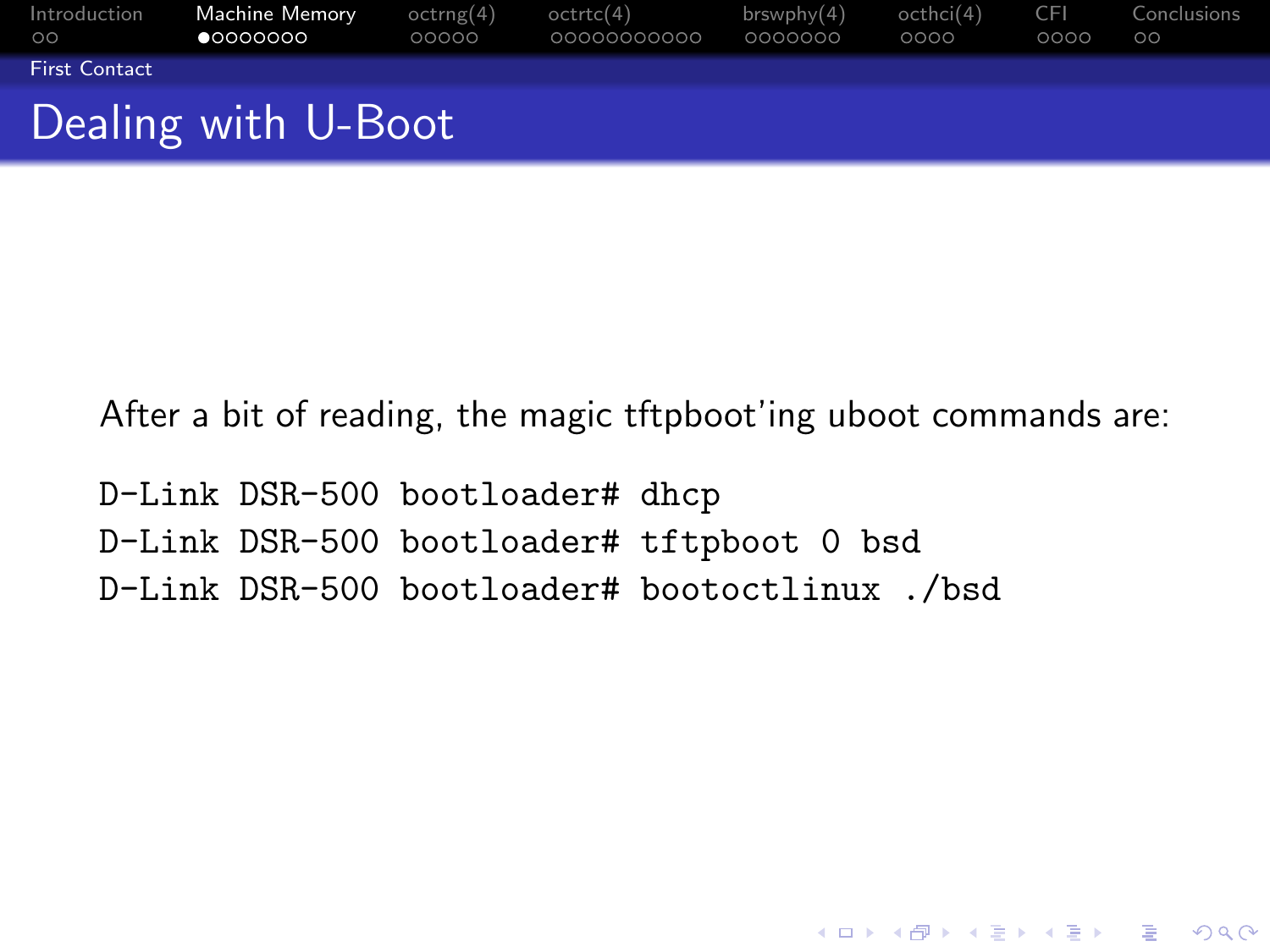| Introduction<br>$\circ$ | <b>Machine Memory</b><br>00000000 | octrng(4)<br>00000 | octrtc(4)<br>00000000000 | brswphv(4)<br>0000000 | octhci(4)<br>0000 | -CEL<br>0000 | Conclusions<br>$\circ$ |
|-------------------------|-----------------------------------|--------------------|--------------------------|-----------------------|-------------------|--------------|------------------------|
| <b>First Contact</b>    |                                   |                    |                          |                       |                   |              |                        |
|                         | Copyright Crash                   |                    |                          |                       |                   |              |                        |

Kernel crashed after copyright:

```
Copyright (c) 1982, 1986, 1989, 1991, 1993
 The Regents of the University of California.
  All rights reserved.
Copyright (c) 1995-2013 OpenBSD. All rights reserved.
 http://www.OpenBSD.org
```
**KORK STRATER STRAKER**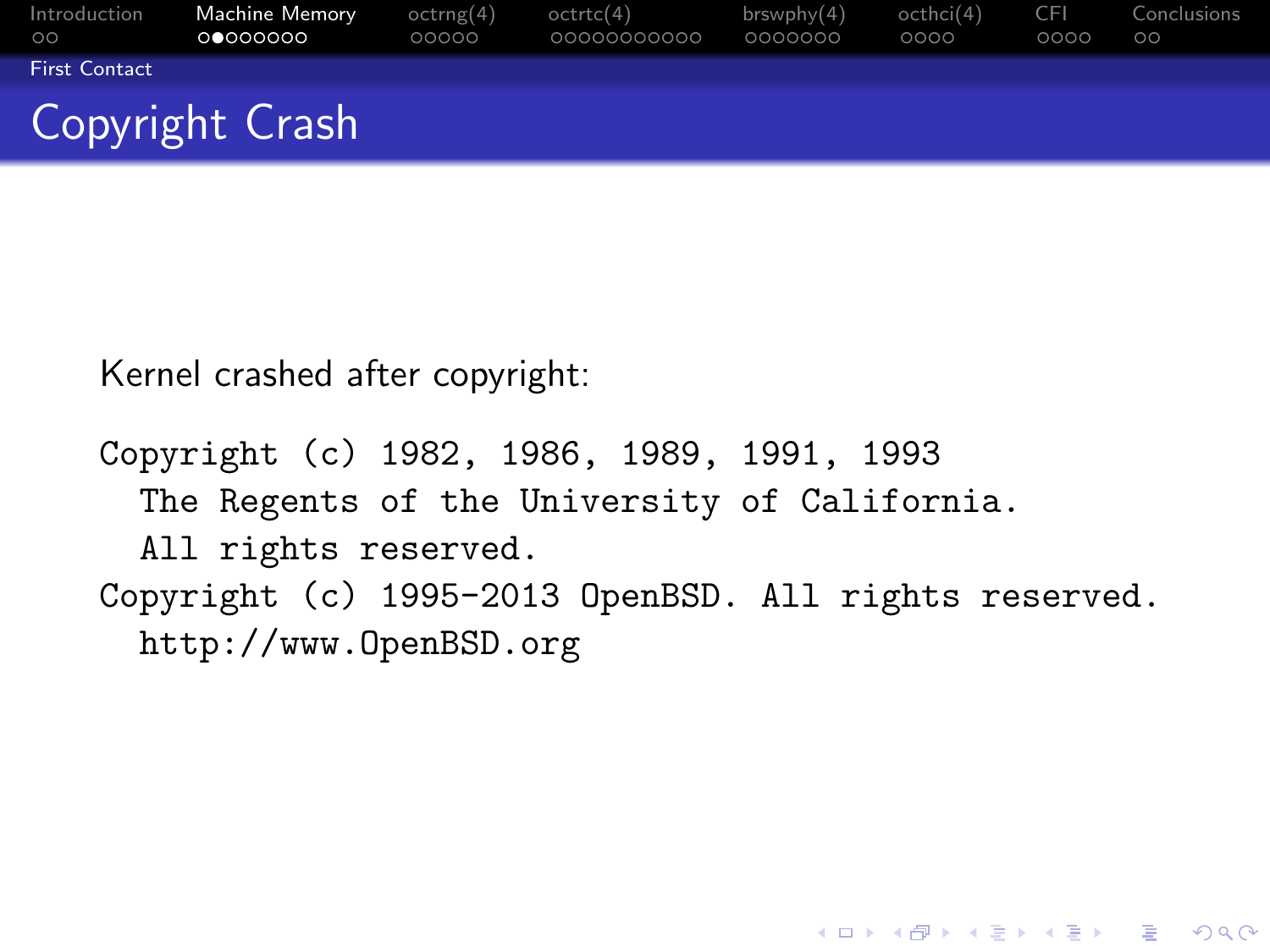| Introduction<br>$00^{\circ}$ | <b>Machine Memory</b><br>00000000 | octrng(4)<br>00000 | octrtc(4)<br>00000000000 | brswphv(4)<br>0000000 | octhci(4)<br>0000 | CEL.<br>0000 | Conclusions<br>$\circ$ |
|------------------------------|-----------------------------------|--------------------|--------------------------|-----------------------|-------------------|--------------|------------------------|
| <b>First Contact</b>         |                                   |                    |                          |                       |                   |              |                        |
|                              | <b>Octeon Memory</b>              |                    |                          |                       |                   |              |                        |

In-depth investigations pointed to the memory setup routines. This is how Octeon memory is organized:

<span id="page-6-0"></span>

| <b>PA Chunks</b> | <b>From</b> | $\overline{1}$                                             |
|------------------|-------------|------------------------------------------------------------|
|                  |             |                                                            |
|                  |             | 2nd 256 MB DR1   0000 0004 1000 0000   0000 0004 1FFF FFFF |
|                  |             | Over 512MB DR2   0000 0000 2000 0000   0000 0003 FFFF FFFF |

K ロ ▶ K @ ▶ K 할 > K 할 > 1 할 > 1 이익어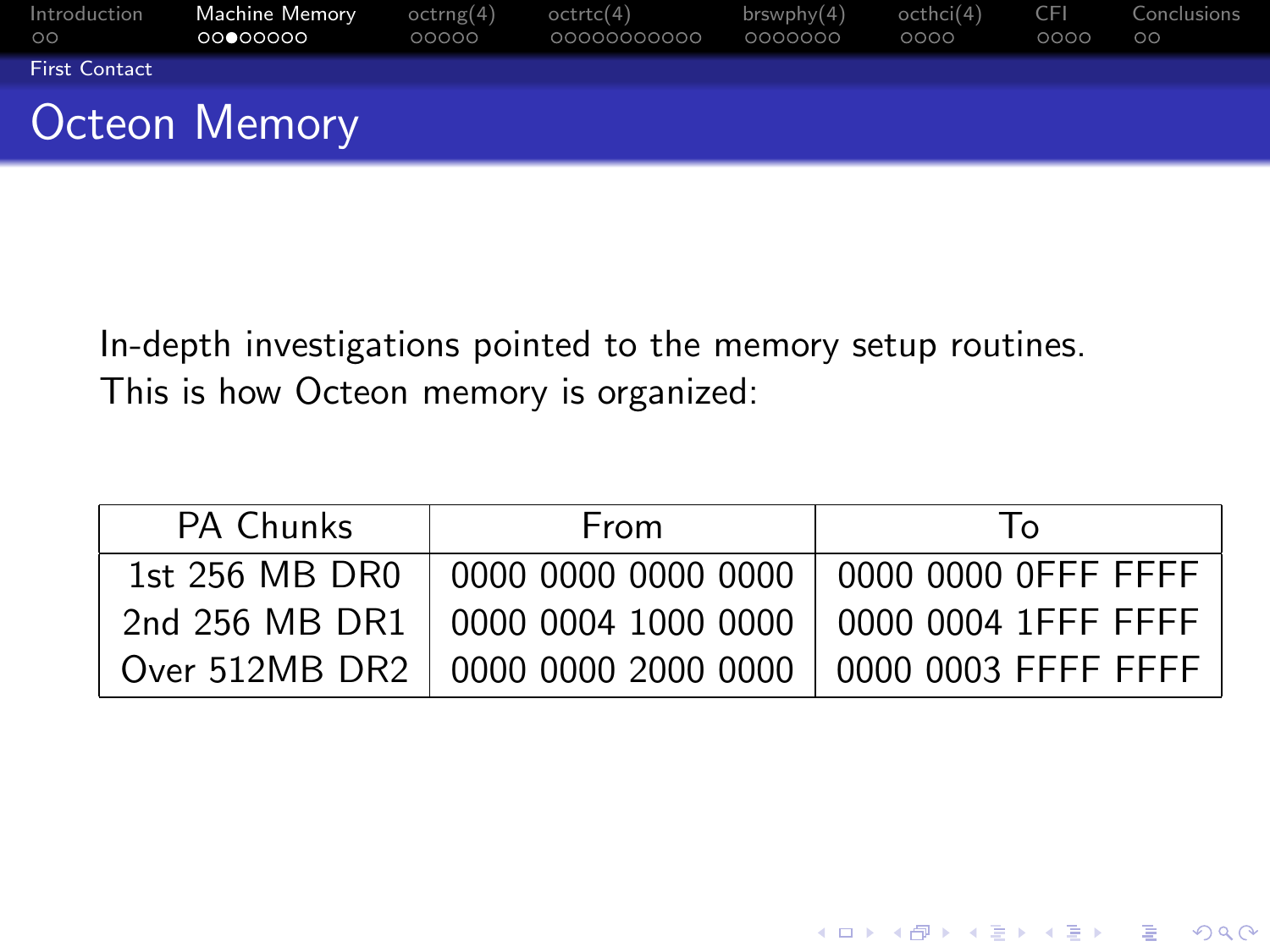

The DSR-500 has 128MB of memory.

- the smallest system memory so far
- octeon memory init() assumed at least 256MB
- BUG: start of the 2nd bank after 256MB phys avail[1] = OCTEON DRAM FIRST 256 END; realmem bytes -= OCTEON DRAM FIRST 256 END;

**KOD KARD KED KED E YORA** 

<span id="page-7-0"></span>FIX: cap to realmem if less than 256MB  $phys_$ avail $[1]$  = realmem byte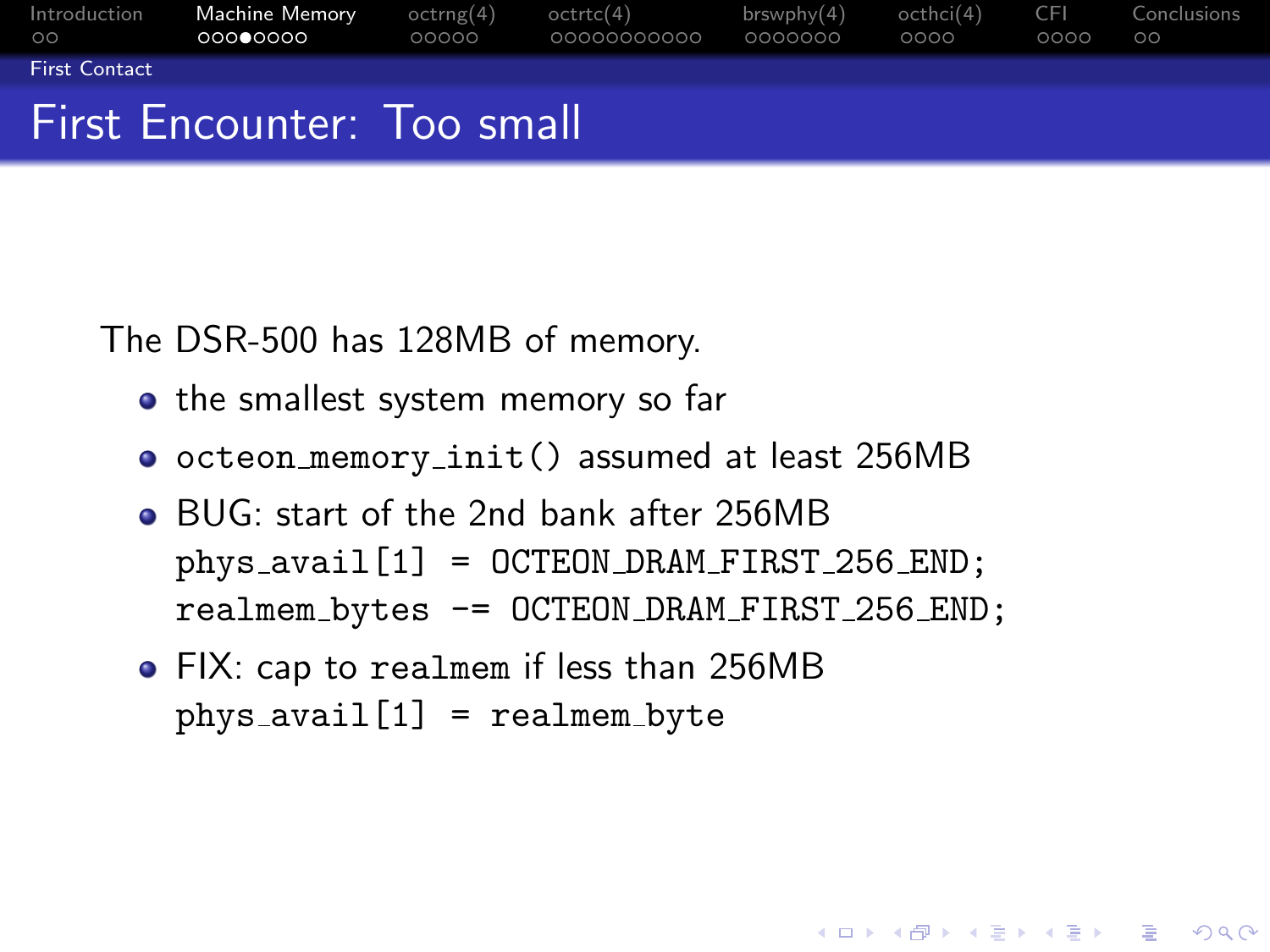| Introduction<br>$\circ$ | Machine Memory<br>00000000 | octrng(4)<br>00000 | octrtc(4)<br>00000000000 | brswphy(4)<br>0000000 | octhci(4)<br>0000 | -CEL<br>0000 | Conclusions<br>$\circ$ |
|-------------------------|----------------------------|--------------------|--------------------------|-----------------------|-------------------|--------------|------------------------|
| <b>First Contact</b>    |                            |                    |                          |                       |                   |              |                        |
| <b>Userland</b>         |                            |                    |                          |                       |                   |              |                        |

K ロ ▶ K @ ▶ K 할 ▶ K 할 ▶ 이 할 → 9 Q @

```
After the fix I got a big reward:
```

```
OpenBSD 5.4-current (GENERIC) #32:
 Fri Aug 30 14:19:07 EEST 2013
[...]
scsibus0 at vscsi0: 256 targets
softraid0 at root
scsibus1 at softraid0: 256 targets
root device:
```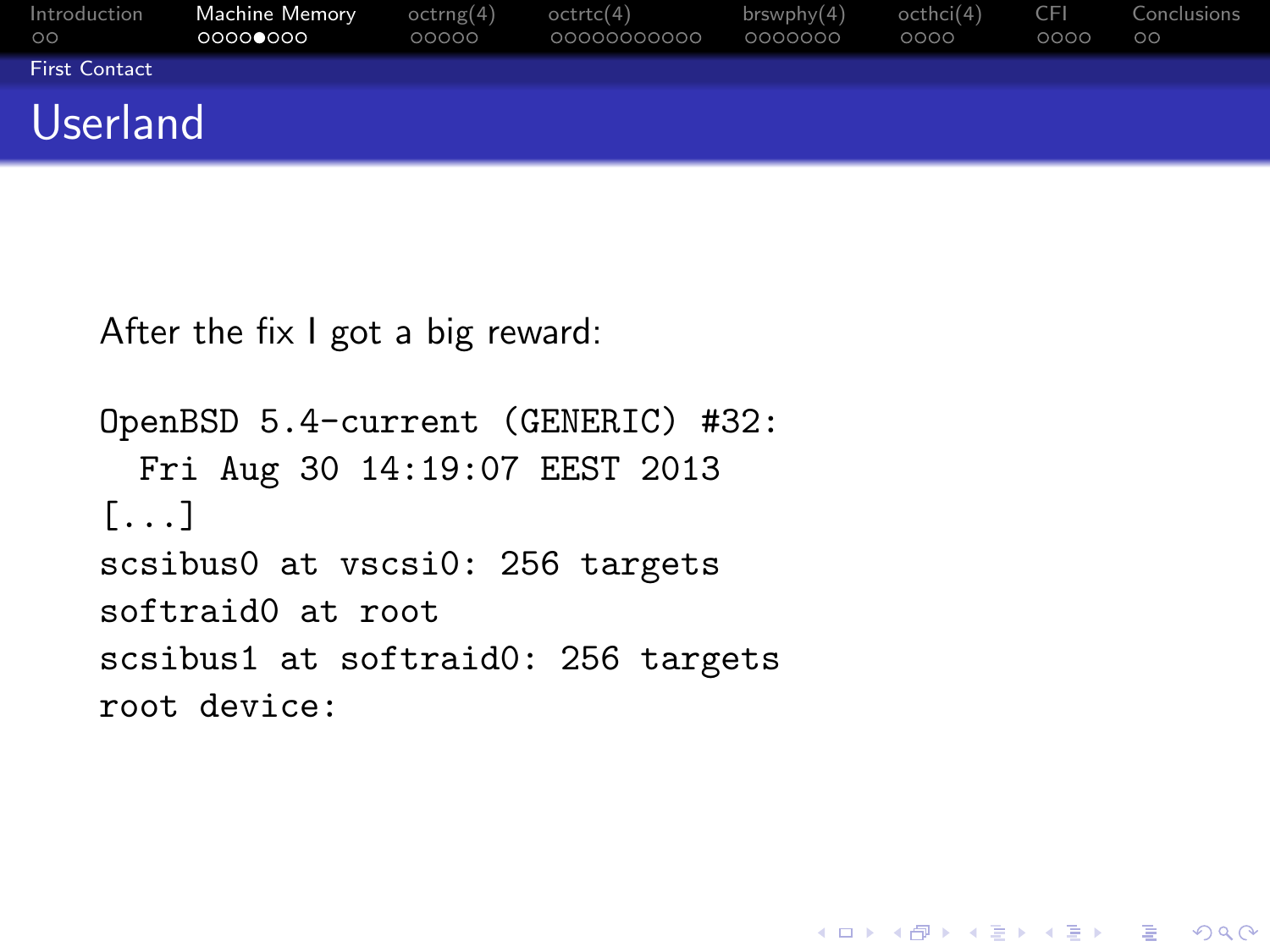| Introduction<br>$\circ$ | Machine Memory<br>000000000 | octrng(4)<br>00000 | octrtc(4)<br>00000000000 | brswphy(4)<br>0000000 | octhci(4)<br>0000 | <b>CFI</b><br>0000 | Conclusions<br>$\circ$ |
|-------------------------|-----------------------------|--------------------|--------------------------|-----------------------|-------------------|--------------------|------------------------|
| <b>First Contact</b>    |                             |                    |                          |                       |                   |                    |                        |
| Dmesg                   |                             |                    |                          |                       |                   |                    |                        |

Inspecting the **very** short dmesg there were some obvious problems:

- octcf at iobus0 not configured
- 0:0:0: mem address conflict 0xf8000000/0x8000000

K ロ ▶ K @ ▶ K 할 ▶ K 할 ▶ 이 할 → 9 Q Q →

- ukphy0 at cnmac0 phy 0
- <span id="page-9-0"></span>/dev/ksyms: Symbol table not valid.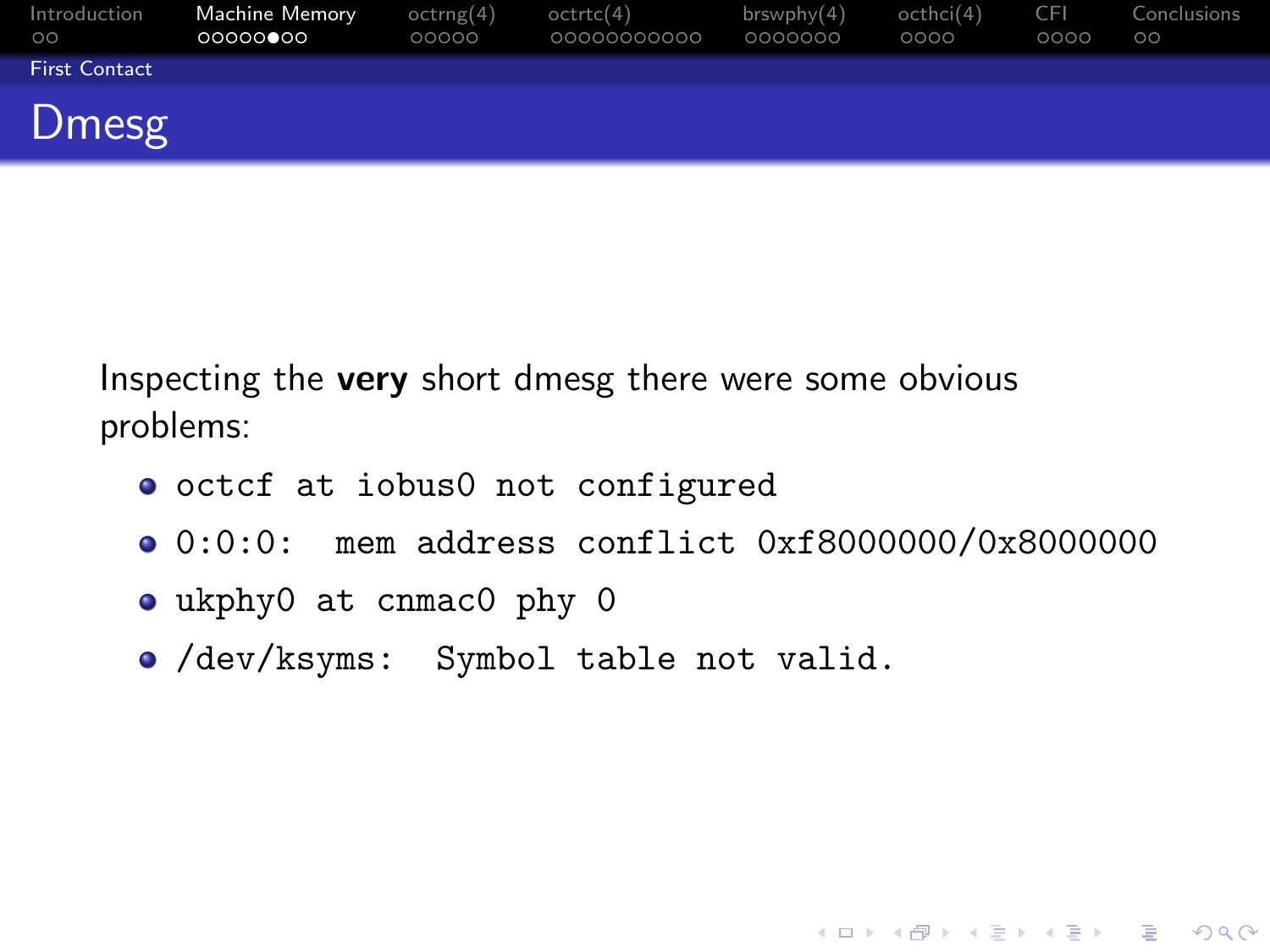| Introduction<br>$\circ$ | Machine Memory<br>000000 | octrng(4)<br>00000 | octrtc(4)<br>00000000000 | brswphy(4)<br>0000000 | octhci(4)<br>0000 | <b>CFI</b><br>0000 | Conclusions<br>$\circ$ |
|-------------------------|--------------------------|--------------------|--------------------------|-----------------------|-------------------|--------------------|------------------------|
| <b>First Contact</b>    |                          |                    |                          |                       |                   |                    |                        |
| Where to?               |                          |                    |                          |                       |                   |                    |                        |

Going forward my plans were to:

- enrich the platform by adding new drivers
- add storage support through internal cf and umass
- enable networking
- help jasper@ to improve the 2nd-stage bootloader

**KORK ERKER ADE YOUR** 

<span id="page-10-0"></span>• make the port able to stand on its own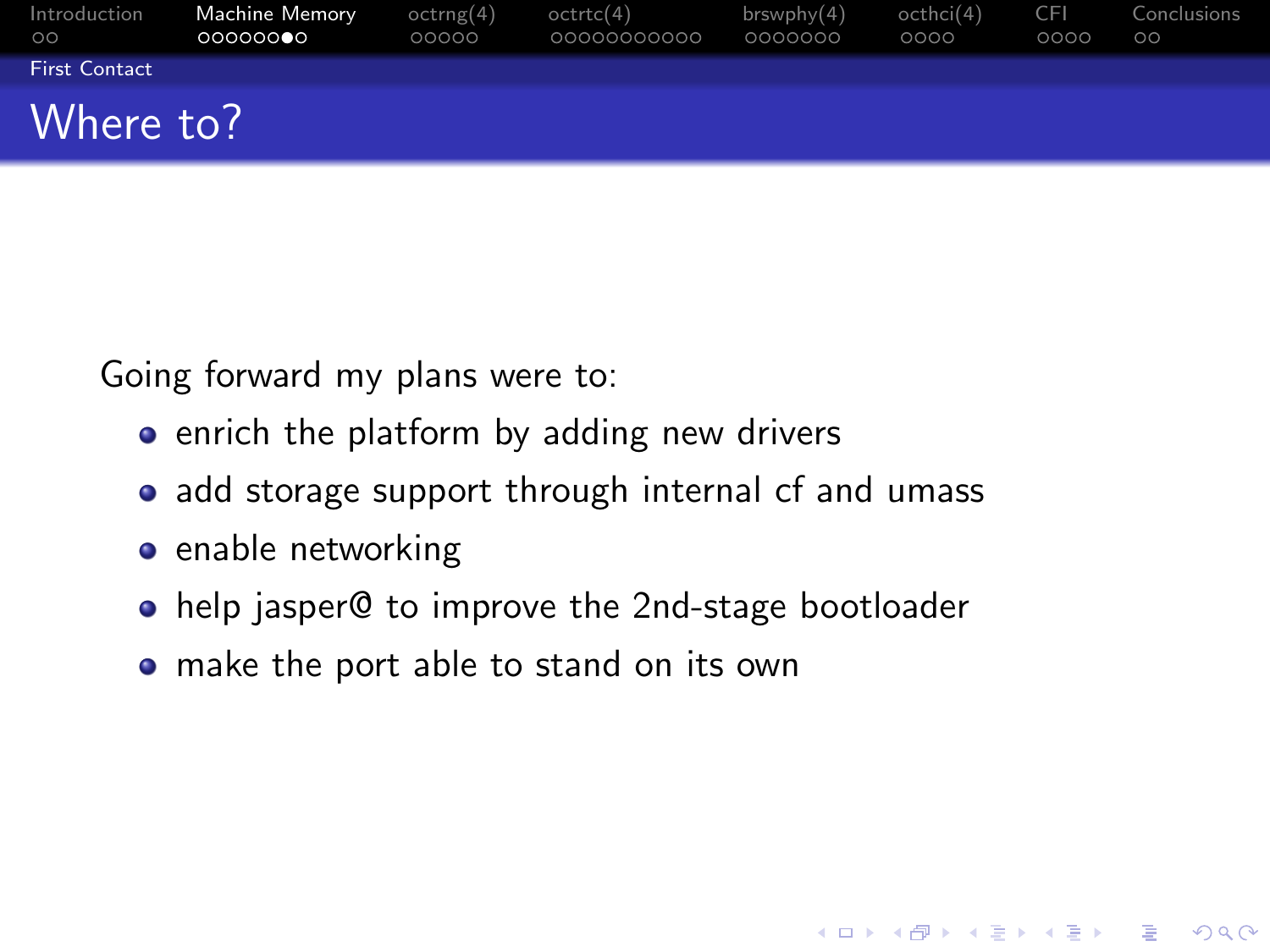| Introduction<br>$\circ$ | <b>Machine Memory</b><br>0000000 | octrng(4)<br>00000 | octrtc(4)<br>00000000000 | brswphv(4)<br>0000000 | octhci(4)<br>0000 | - CEL<br>0000 | Conclusions<br>$\circ$ |
|-------------------------|----------------------------------|--------------------|--------------------------|-----------------------|-------------------|---------------|------------------------|
| <b>First Contact</b>    |                                  |                    |                          |                       |                   |               |                        |
| Dissapointment          |                                  |                    |                          |                       |                   |               |                        |

The SDK license made me sad:

<span id="page-11-0"></span>This Software, including technical data, may be subject to U.S. export control laws, including the U.S. Export Administration Act and its associated regulations, and may be subject to export or import regulations in other countries.

**K ロ ▶ K @ ▶ K 할 X X 할 X 및 할 X X Q Q O \***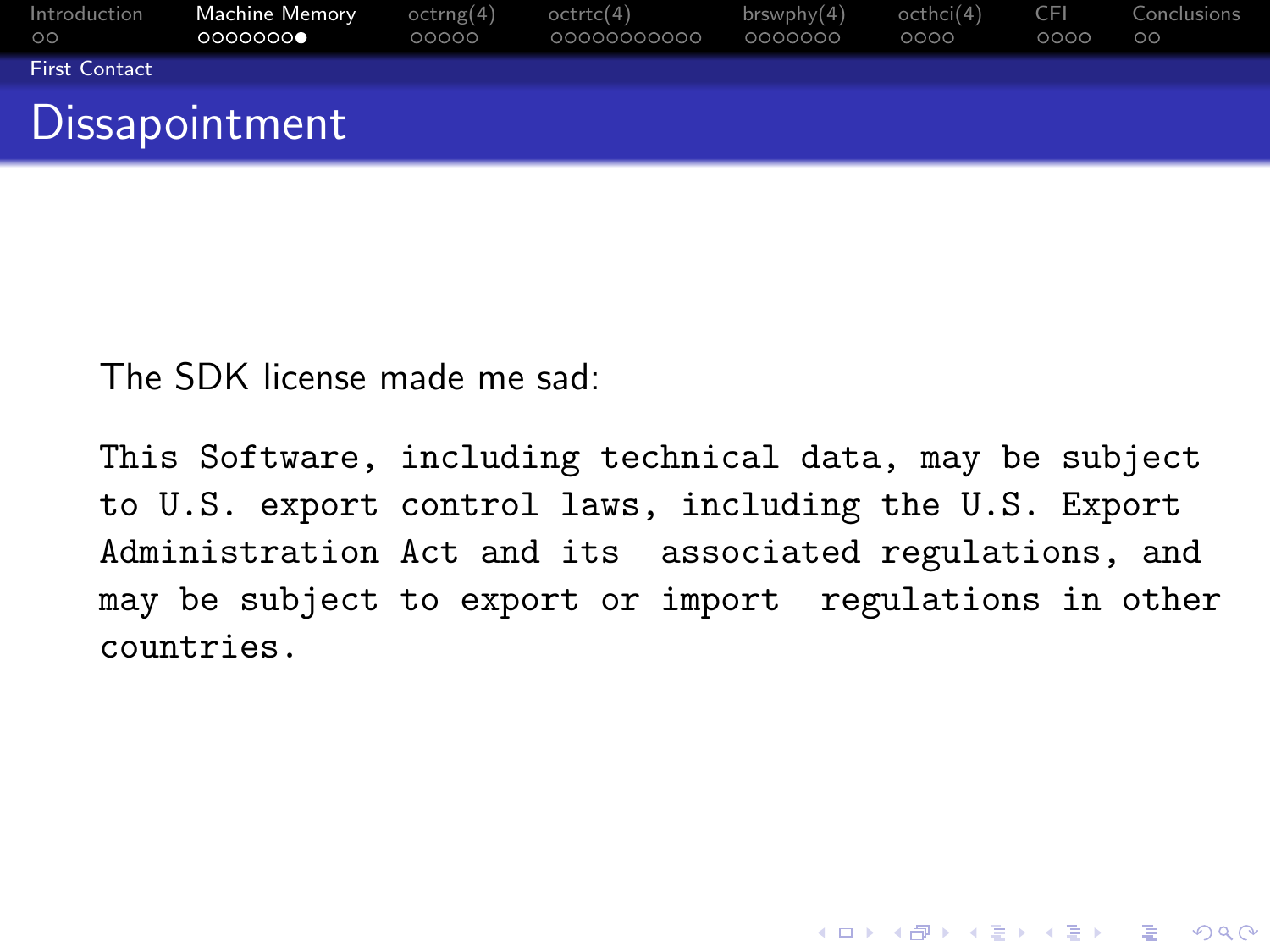| $\circ$                        | Introduction Machine Memory<br>00000000 | octrng(4)<br>$\bullet$ 0000 | octrtc(4)<br>00000000000 | $b$ rswphy $(4)$<br>0000000 | octhci(4)<br>0000 | CEL<br>0000 | Conclusions<br>$\circ$ |
|--------------------------------|-----------------------------------------|-----------------------------|--------------------------|-----------------------------|-------------------|-------------|------------------------|
| <b>Random Number Generator</b> |                                         |                             |                          |                             |                   |             |                        |
|                                | Warm-up driver                          |                             |                          |                             |                   |             |                        |

<span id="page-12-0"></span>I decided to write a simple driver to get to know the platform.

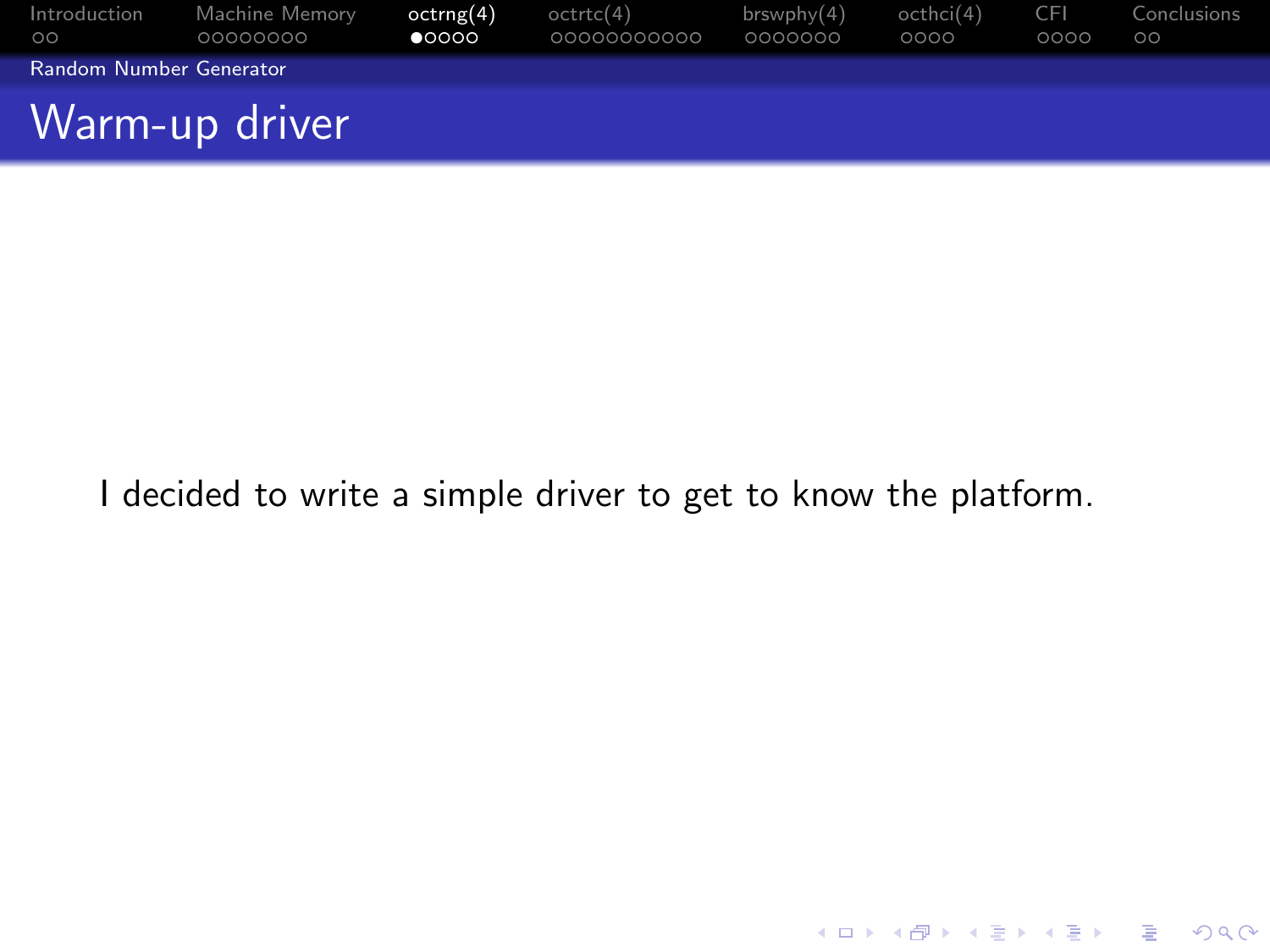| Introduction<br>$\circ$ | Machine Memory<br>00000000 | octrng(4)<br>0 0000 | octrtc(4)<br>00000000000 | brswphv(4)<br>0000000 | octhci(4)<br>0000 | <b>CFI</b><br>0000 | Conclusions<br>$\circ$ |
|-------------------------|----------------------------|---------------------|--------------------------|-----------------------|-------------------|--------------------|------------------------|
| Random Number Generator |                            |                     |                          |                       |                   |                    |                        |
|                         | Why the RNG?               |                     |                          |                       |                   |                    |                        |

I chose the random-numbers generator because it seemed:

- easy to initialize
- **•** simple output
- <span id="page-13-0"></span>• clean integration with the OpenBSD random subsystem

**K ロ ▶ K @ ▶ K 할 X X 할 X 및 할 X X Q Q O**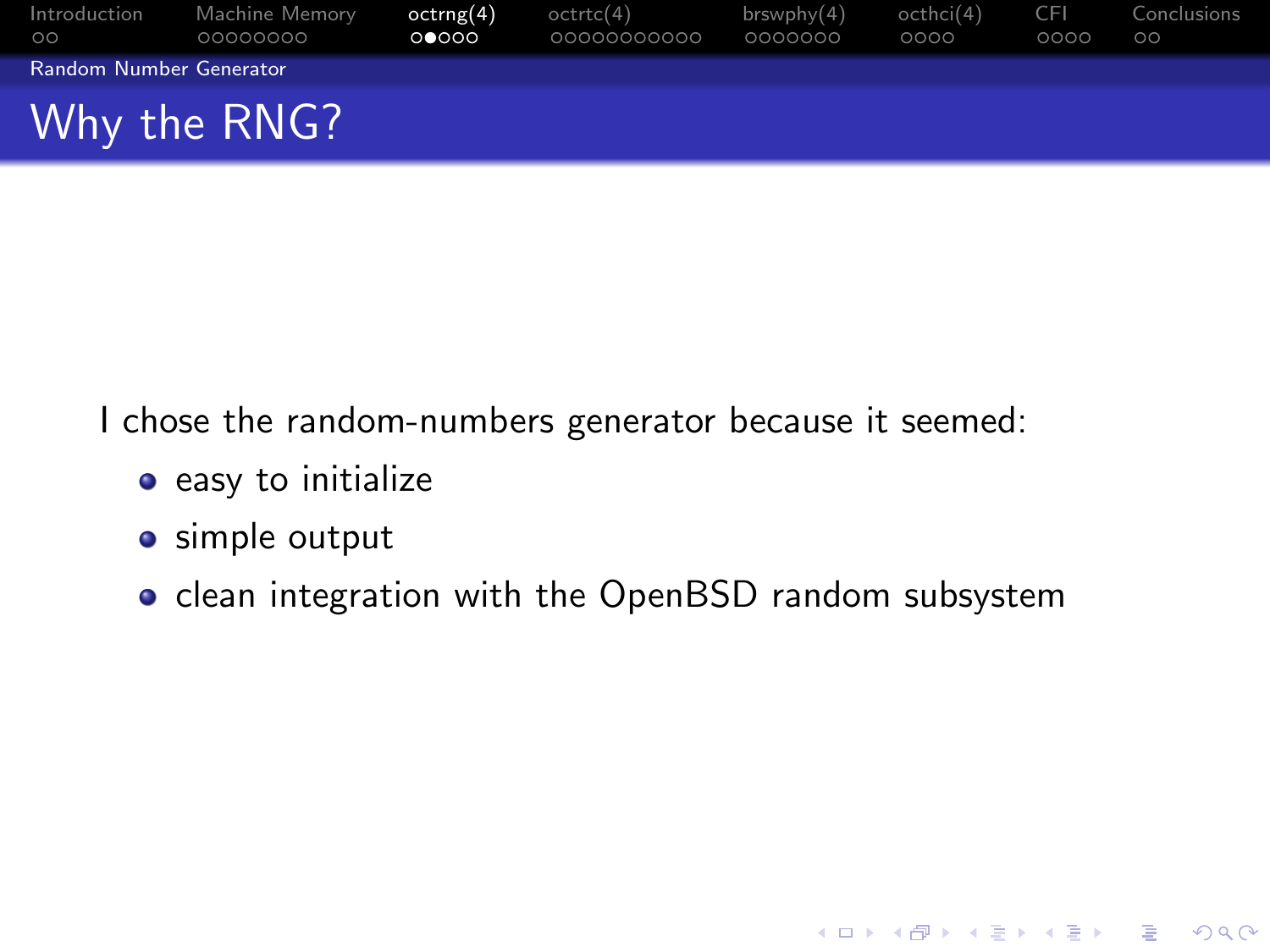| Introduction<br>$\circ$        | Machine Memory<br>00000000 | octrng(4)<br>00000 | octrtc(4)<br>00000000000 | $b$ rswphy $(4)$<br>0000000 | octhci(4)<br>0000 | -CEL<br>0000 | Conclusions<br>$\circ$ |
|--------------------------------|----------------------------|--------------------|--------------------------|-----------------------------|-------------------|--------------|------------------------|
| <b>Random Number Generator</b> |                            |                    |                          |                             |                   |              |                        |
| <b>RNG Setup</b>               |                            |                    |                          |                             |                   |              |                        |

Initialization is done through a control register:

- o read the control register
- set the output flag
- set the entropy flag
- write-back the control register

<span id="page-14-0"></span>The above should start producing randomness in a few seconds.

K ロ ▶ K @ ▶ K 할 ▶ K 할 ▶ 이 할 → 9 Q @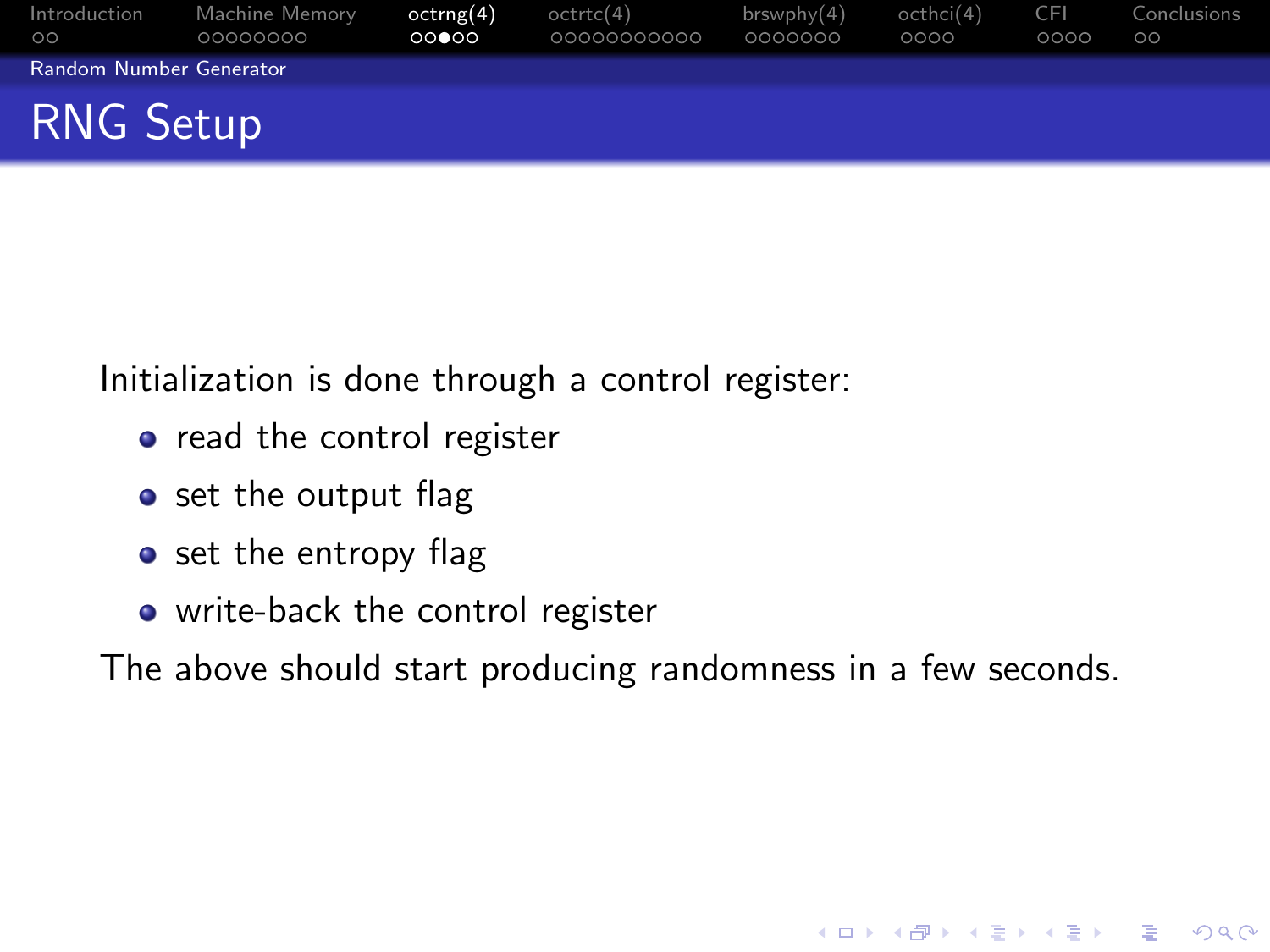| Introduction<br>$\circ$ | Machine Memory<br>00000000 | octrng(4)<br>00000 | octrtc(4)<br>00000000000 | brswphy(4)<br>0000000 | octhci(4)<br>0000 | <b>CFI</b><br>0000 | Conclusions<br>$\circ$ |
|-------------------------|----------------------------|--------------------|--------------------------|-----------------------|-------------------|--------------------|------------------------|
| Random Number Generator |                            |                    |                          |                       |                   |                    |                        |
| Fetching                |                            |                    |                          |                       |                   |                    |                        |

**K ロ ▶ K @ ▶ K 할 X X 할 X → 할 X → 9 Q Q ^** 

Random numbers are written in the entropy register.

- read 8-bytes from the register address
- $\bullet$  feed it to add true randomness()
- schedule another read after 10ms

<span id="page-15-0"></span>That's it!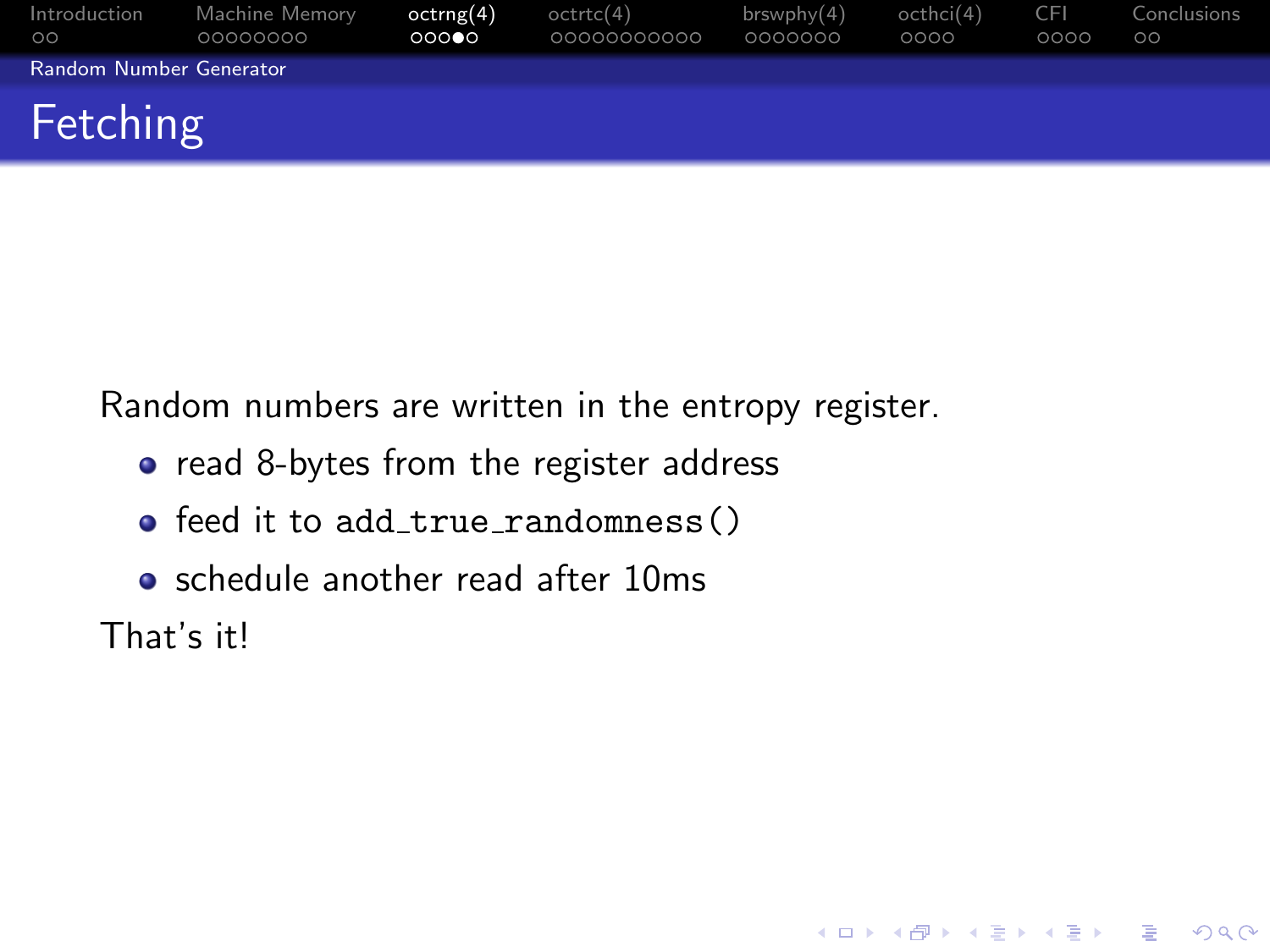| Introduction<br>$\circ$ | Machine Memory<br>00000000 | octrng(4)<br>0000 | octrtc(4)<br>00000000000 | brswphv(4)<br>0000000 | octhci(4)<br>0000 | – CEI<br>0000 | Conclusions<br>$\circ$ |
|-------------------------|----------------------------|-------------------|--------------------------|-----------------------|-------------------|---------------|------------------------|
| Random Number Generator |                            |                   |                          |                       |                   |               |                        |
|                         | Lessons Learned            |                   |                          |                       |                   |               |                        |

Obstacles:

- endianess confusion when dealing with register addresses
- required read after write when setting the control register

K ロ ▶ K @ ▶ K 할 > K 할 > 1 할 > 1 이익어

<span id="page-16-0"></span>o get 8-bytes, feed only 4 to the random subsystem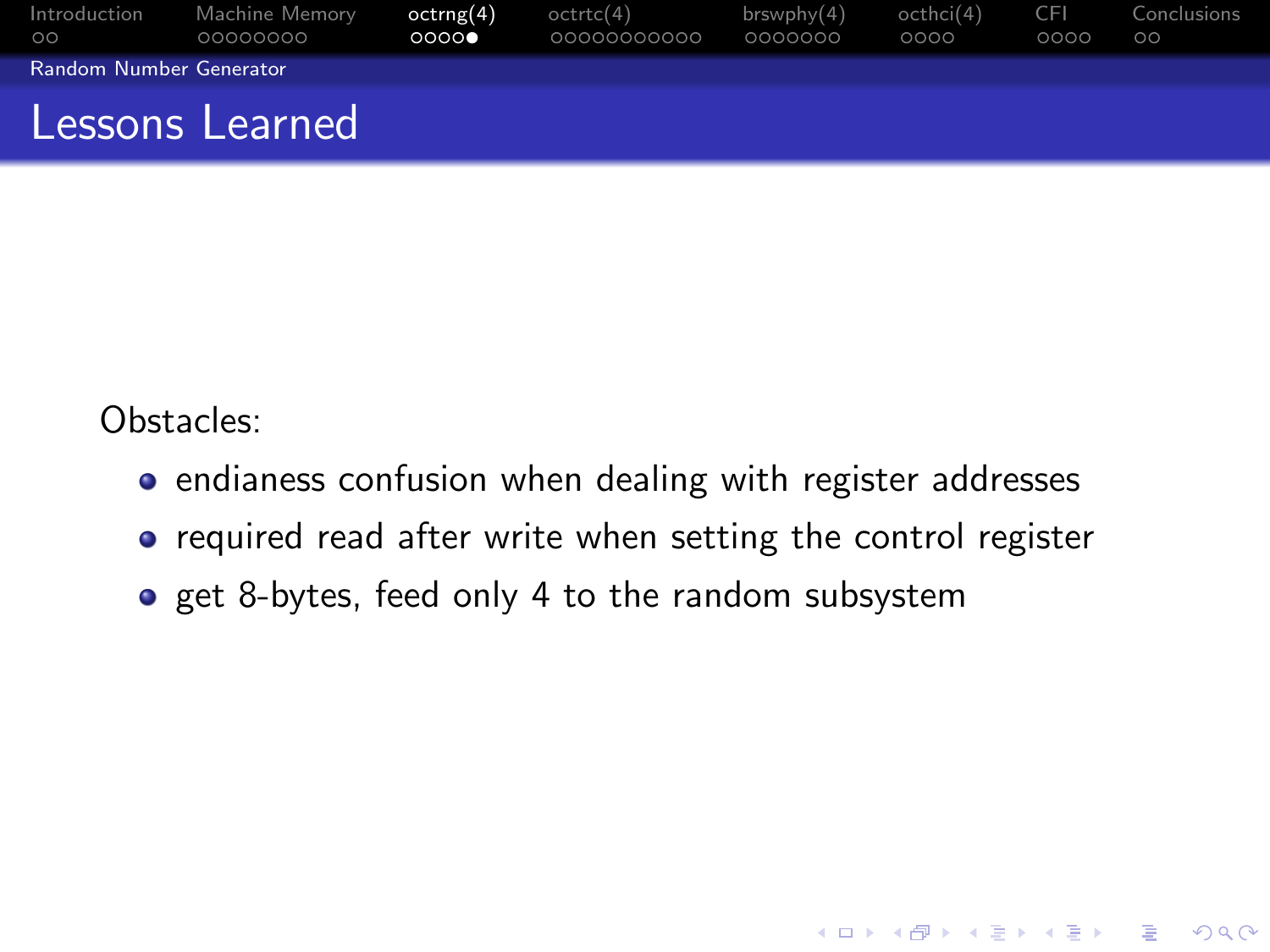| Introduction<br>$\circ$ | Machine Memory<br>00000000 | octrng(4)<br>00000 | octrtc(4)<br>$\bullet$ 0000000000 | brswphy(4)<br>0000000 | octhci(4)<br>0000 | <b>CFI</b><br>0000 | Conclusions<br>$\circ$ |
|-------------------------|----------------------------|--------------------|-----------------------------------|-----------------------|-------------------|--------------------|------------------------|
| Real-time Clock         |                            |                    |                                   |                       |                   |                    |                        |
| <b>Itching</b>          |                            |                    |                                   |                       |                   |                    |                        |

NFS-booting was annoying me everytime with this:

WARNING: file system time much less than clock time WARNING: CHECK AND RESET THE DATE!

**K ロ ▶ K @ ▶ K 할 X X 할 X 및 할 X X Q Q O \*** 

<span id="page-17-0"></span>It had to stop!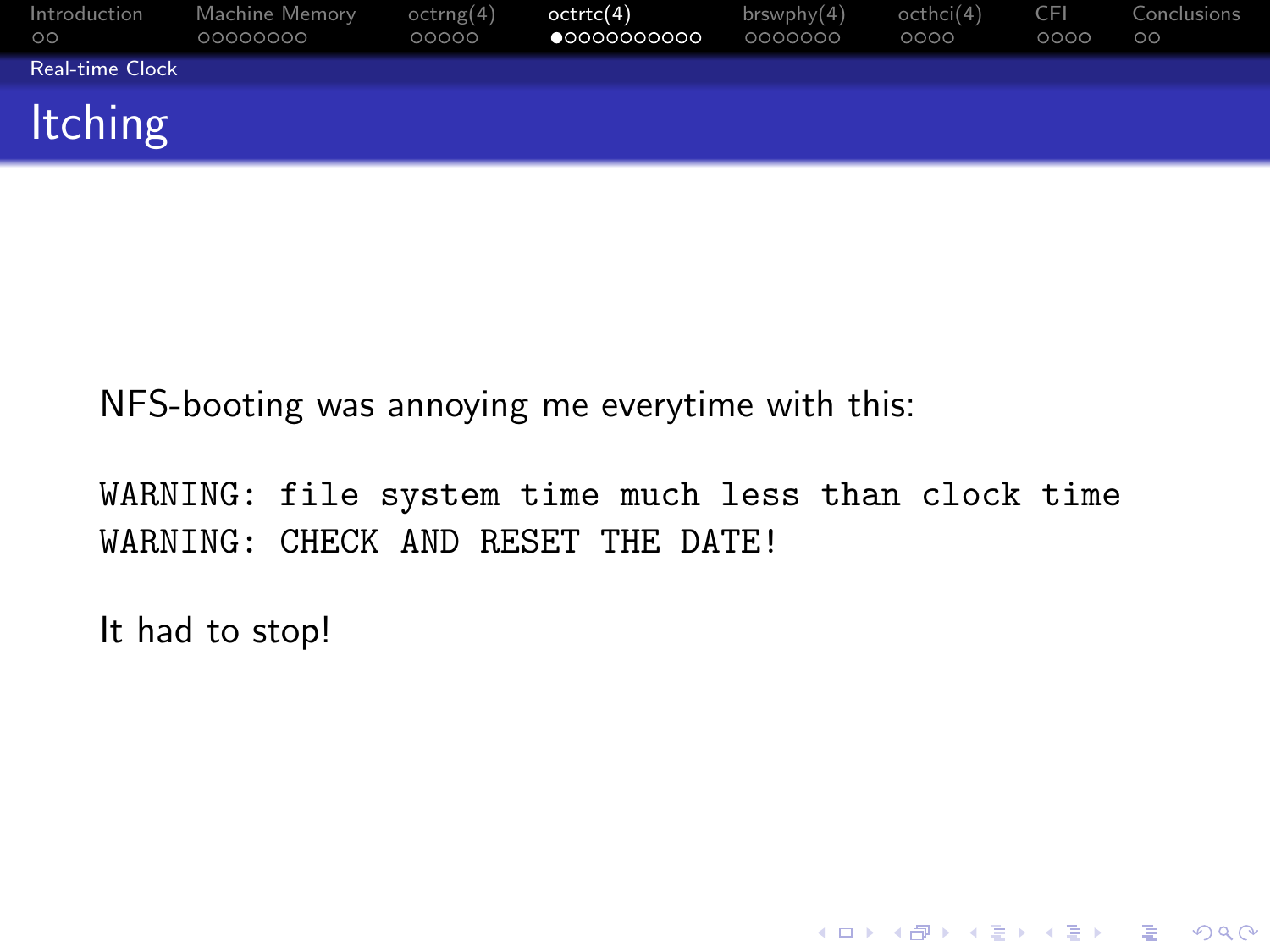| Introduction<br>LOO !  | Machine Memory<br>00000000 | octrng(4)<br>00000 | octrtc(4)<br>00000000000 | $b$ rswphy $(4)$<br>0000000 | octhci(4)<br>0000 | -CEL<br>0000 | Conclusions<br>$\circ$ |
|------------------------|----------------------------|--------------------|--------------------------|-----------------------------|-------------------|--------------|------------------------|
| <b>Real-time Clock</b> |                            |                    |                          |                             |                   |              |                        |
|                        | Available clocks           |                    |                          |                             |                   |              |                        |

Some boards have an RTC that can be used as a TOD clock:

- DS1337 clock model
- **e** resolution of 1 second
- provide gettime and settime routines
- <span id="page-18-0"></span>• register them to be used as the system TOD clock

K ロ ▶ K @ ▶ K 할 ▶ K 할 ▶ 이 할 → 9 Q @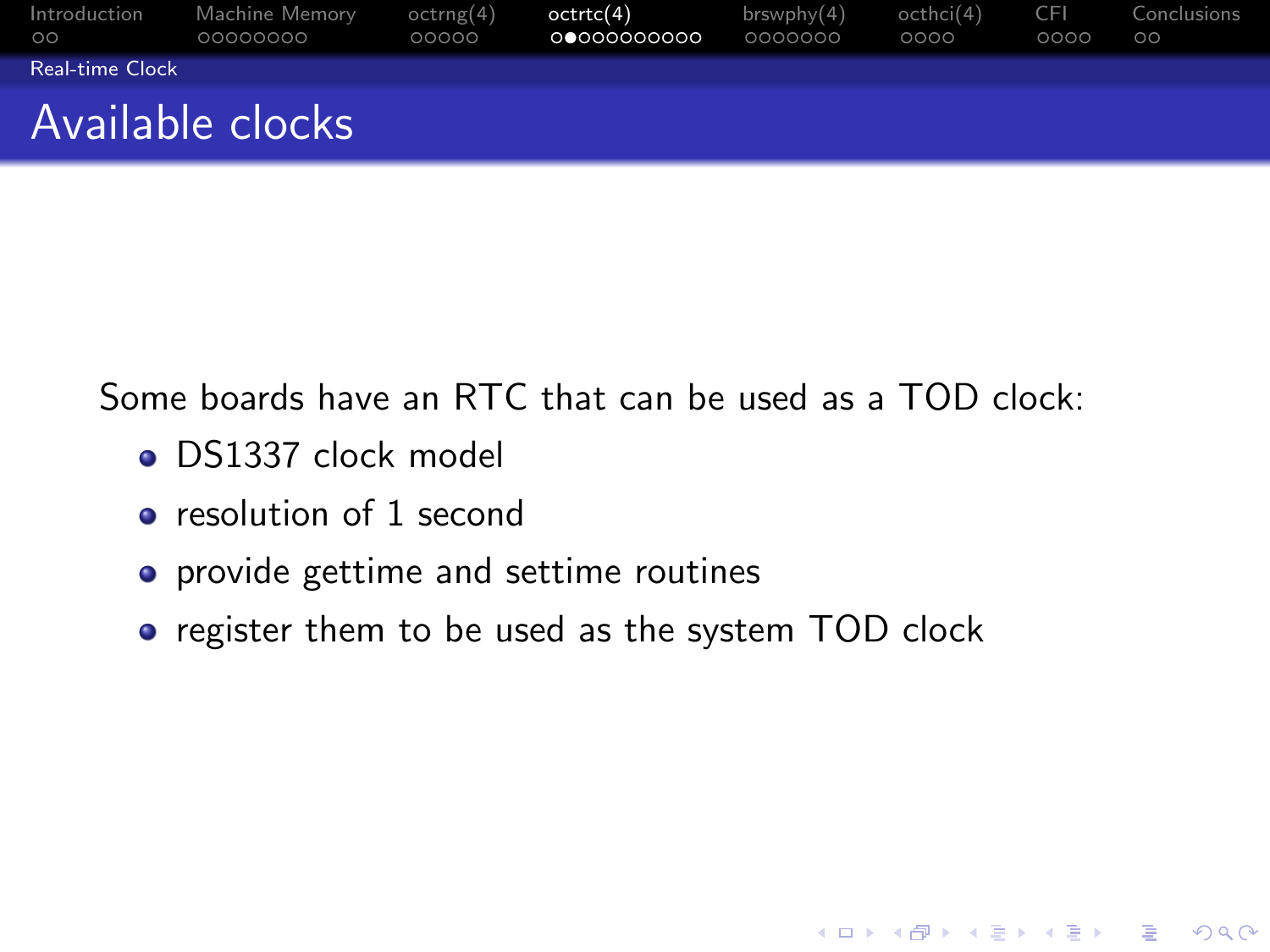[Introduction](#page-2-0) [Machine Memory](#page-4-0) [octrng\(4\)](#page-12-0) [octrtc\(4\)](#page-17-0) [brswphy\(4\)](#page-28-0) [octhci\(4\)](#page-35-0) [CFI](#page-39-0) [Conclusions](#page-43-0)  $\circ$ [Real-time Clock](#page-19-0)

### Two-Wire Serial Interface

Time is read through the TWS registers:

```
uint64_t v:1; /* Valid bit */
uint64_t slonly:1; /* Slave Only Mode */
uint64_t eia:1; /* Extended Internal Address */
uint64_t op:4; /* Opcode field */
uint64_t r:1; /* Read bit or result */uint64_t sovr:1; /* Size Override */
uint64_t size:3; /* Size in bytes */
uint64_t scr:2; /* Scratch, unused */
uint64_t a:10; /* Address field */
uint64_t ia:5; /* Internal Address */
uint64_t eop_ia:3; /* Extra opcode */
uint64_t d:32; /* Data Field */
```
**KORK ERKER ER AGA**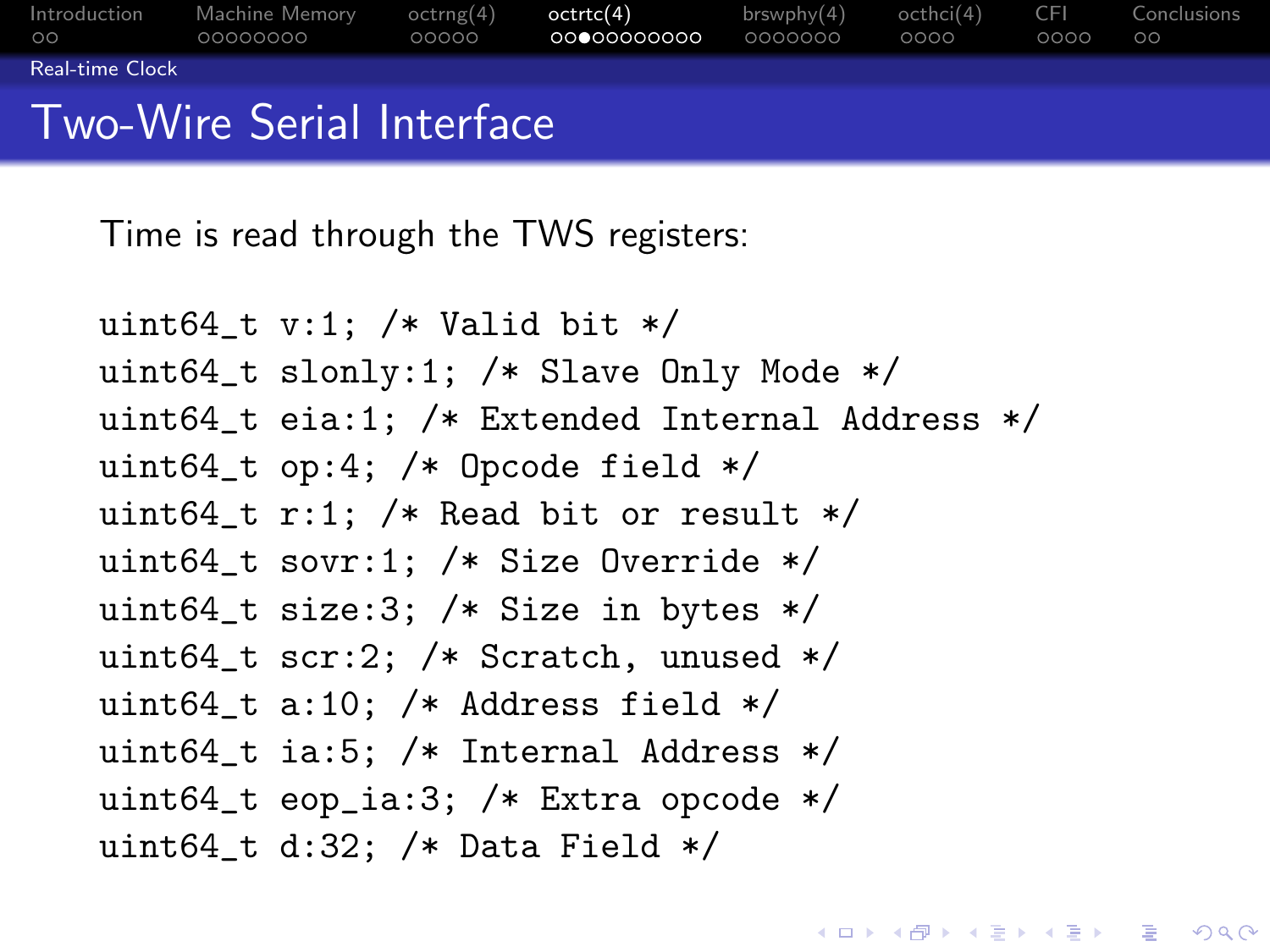| Introduction<br>$\circ$ | Machine Memorv<br>00000000 | octrng(4)<br>00000 | octrtc(4)<br>00000000000 | brswphv(4)<br>0000000 | octhci(4)<br>0000 | - CEL<br>0000 | Conclusions<br>ററ |
|-------------------------|----------------------------|--------------------|--------------------------|-----------------------|-------------------|---------------|-------------------|
| <b>Real-time Clock</b>  |                            |                    |                          |                       |                   |               |                   |
|                         | How TWS Access Works       |                    |                          |                       |                   |               |                   |

Operating the TOD clock:

- set the address field to the RTC register
- afterwards use current internal address across calls
- $\bullet$  set the operation type by setting/clearing the read flag

K ロ ▶ K @ ▶ K 할 ▶ K 할 ▶ 이 할 → 9 Q @

<span id="page-20-0"></span>**•** read from or write to the data field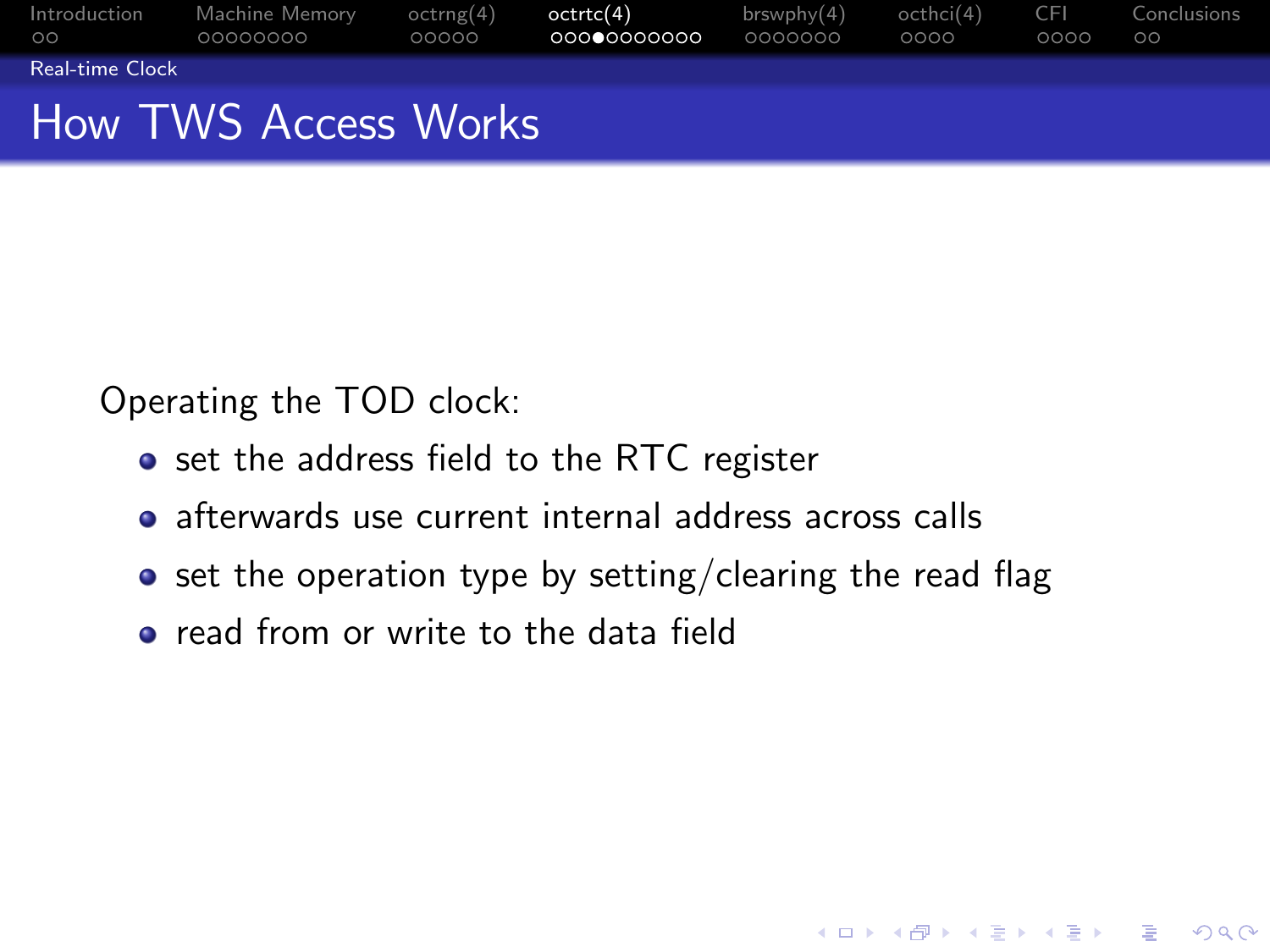| Introduction<br>$\circ$ | Machine Memory<br>00000000 | octrng(4)<br>00000 | octrtc(4)<br>00000000000 | brswphy(4)<br>0000000 | octhci(4)<br>0000 | <b>CFI</b><br>0000 | Conclusions<br>$\circ$ |
|-------------------------|----------------------------|--------------------|--------------------------|-----------------------|-------------------|--------------------|------------------------|
| Real-time Clock         |                            |                    |                          |                       |                   |                    |                        |
| Reads(1)                |                            |                    |                          |                       |                   |                    |                        |

1st step:

- o set RTC register address
- set the read bit
- set the valid bit
- set op to use the current address if a read was done before

K ロ ▶ K @ ▶ K 할 > K 할 > 1 할 > 1 이익어

<span id="page-21-0"></span>o write the TWS register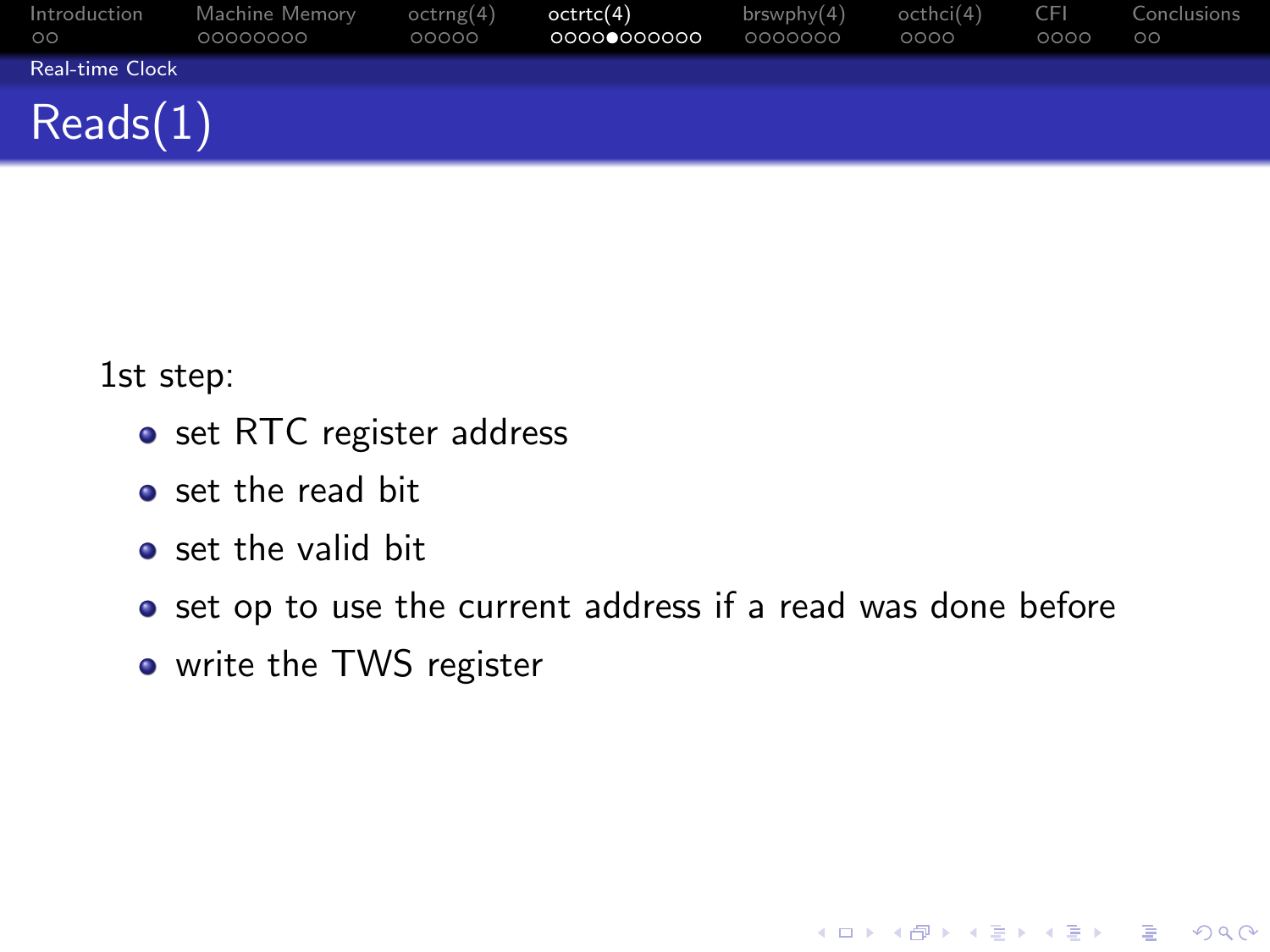| Introduction<br>$\circ$ | Machine Memory<br>00000000 | octrng(4)<br>00000 | octrtc(4)<br>00000000000 | brswphy(4)<br>0000000 | octhci(4)<br>0000 | <b>CFI</b><br>0000 | Conclusions<br>$\circ$ |
|-------------------------|----------------------------|--------------------|--------------------------|-----------------------|-------------------|--------------------|------------------------|
| <b>Real-time Clock</b>  |                            |                    |                          |                       |                   |                    |                        |
| Recals(2)               |                            |                    |                          |                       |                   |                    |                        |

2nd step:

- read-back the TWS register
- keep reading until the valid bit is cleared
- if cleared, the operation was completed
- <span id="page-22-0"></span>**•** fetch clock data from the 1st byte in the data field

K ロ ▶ K @ ▶ K 할 > K 할 > 1 할 > 1 이익어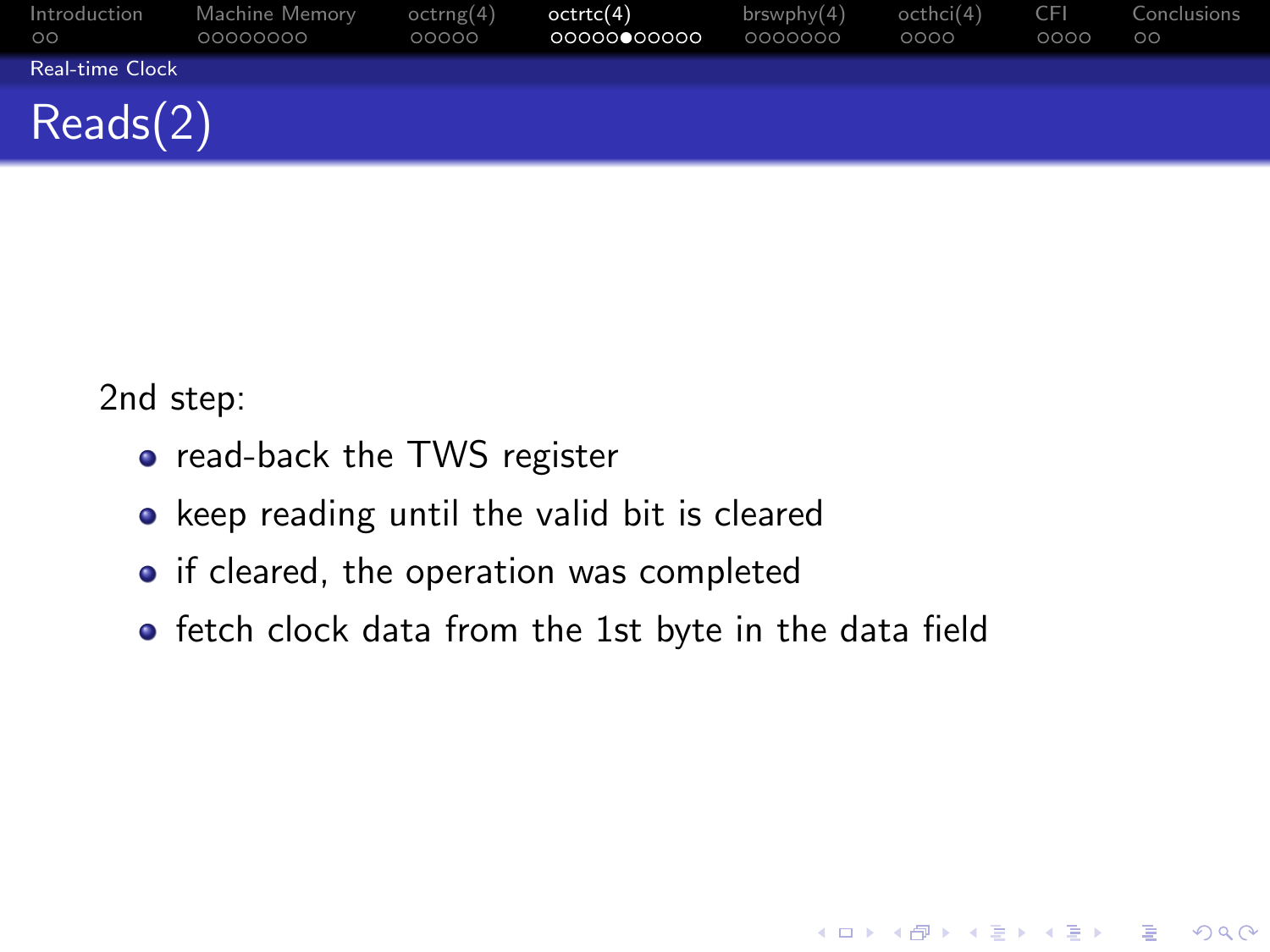| Introduction<br>$\circ$ | Machine Memory<br>00000000 | octrng(4)<br>00000 | octrtc(4)<br>00000000000 | brswphy(4)<br>0000000 | octhci(4)<br>0000 | <b>CFI</b><br>0000 | Conclusions<br>$\circ$ |
|-------------------------|----------------------------|--------------------|--------------------------|-----------------------|-------------------|--------------------|------------------------|
| Real-time Clock         |                            |                    |                          |                       |                   |                    |                        |
| Writes(1)               |                            |                    |                          |                       |                   |                    |                        |

K ロ ▶ K @ ▶ K 할 > K 할 > 1 할 > 1 이익어

1st step:

- o set RTC register address
- $\bullet$  clear the read bit
- set the valid bit
- **•** fill the data field
- <span id="page-23-0"></span>o write the TWS register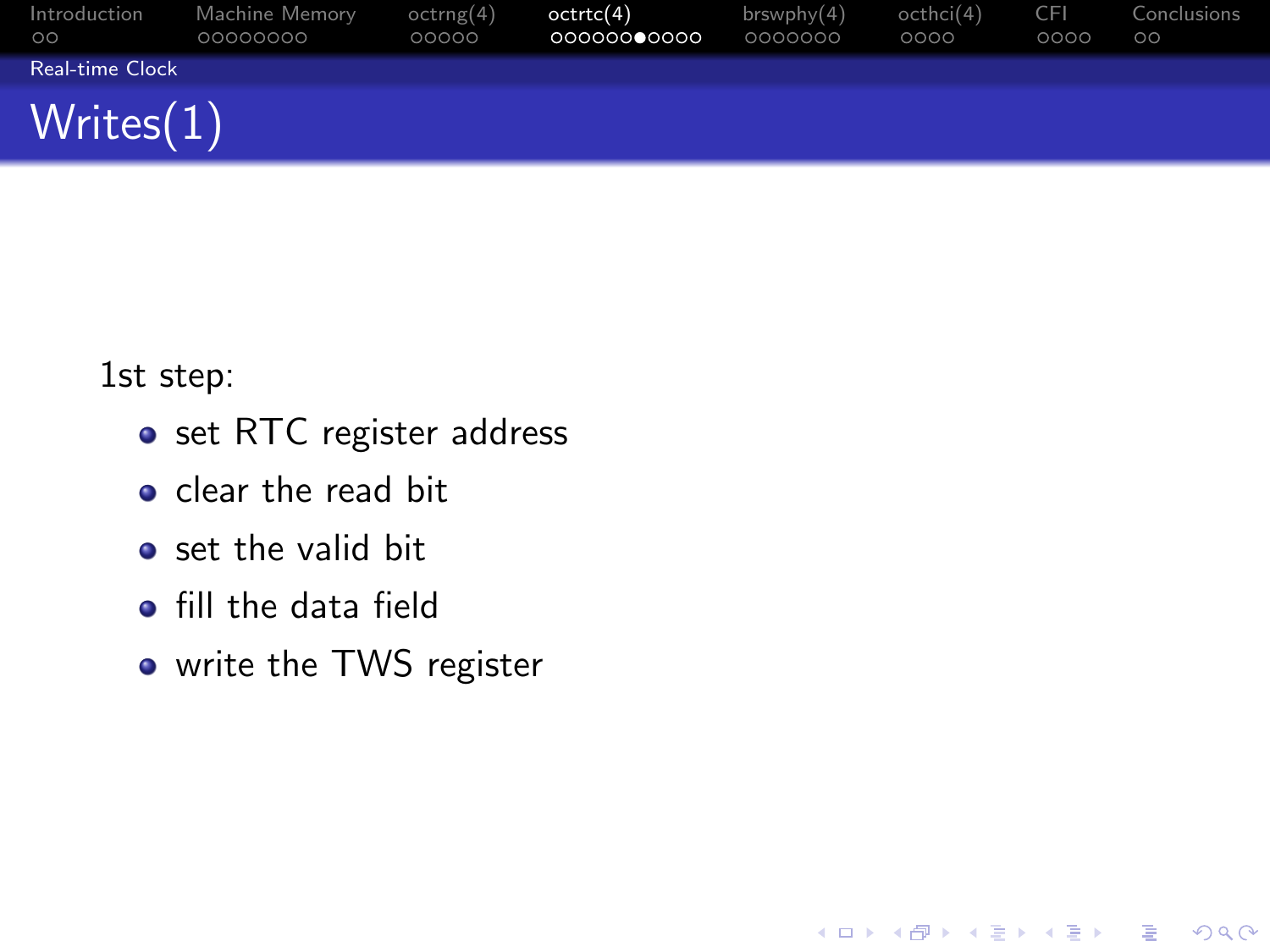| Introduction<br>$\circ$ | Machine Memory<br>00000000 | octrng(4)<br>00000 | octrtc(4)<br>00000000000 | brswphy(4)<br>0000000 | octhci(4)<br>0000 | <b>CFI</b><br>0000 | Conclusions<br>$\circ$ |
|-------------------------|----------------------------|--------------------|--------------------------|-----------------------|-------------------|--------------------|------------------------|
| Real-time Clock         |                            |                    |                          |                       |                   |                    |                        |
| Writes(2)               |                            |                    |                          |                       |                   |                    |                        |

2nd step:

- o read-back the TWS register
- keep reading until the valid bit is cleared
- <span id="page-24-0"></span>do an extra read-back after the operation was completed

K ロ ▶ K @ ▶ K 할 > K 할 > 1 할 > 1 이익어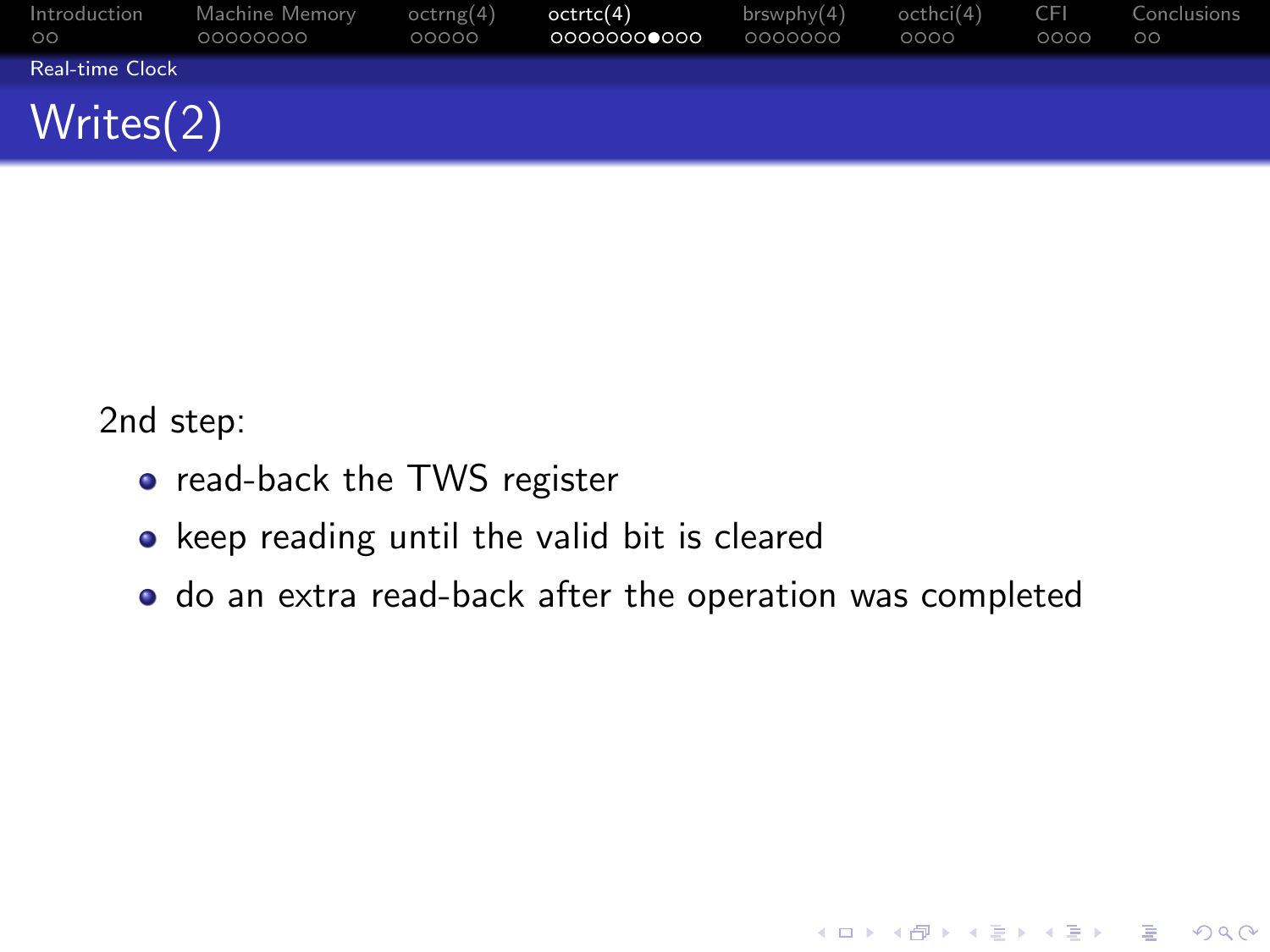| $\circ$           | Introduction Machine Memory<br>00000000 | octrng(4)<br>00000 | octrtc(4)<br>00000000000 | brswphv(4)<br>0000000 | octhci(4) CFI<br>0000 | 0000 | Conclusions<br>$\circ$ |
|-------------------|-----------------------------------------|--------------------|--------------------------|-----------------------|-----------------------|------|------------------------|
| Real-time Clock   |                                         |                    |                          |                       |                       |      |                        |
| <b>RTC Format</b> |                                         |                    |                          |                       |                       |      |                        |

The clock information is BCD-coded as follows:

```
tt->year = ((tod[5] & 0x80) ? 100 : 0) + FROMBCD(tod[6]):tt->mon = FROMBCD(tod[5] & Qx1f):
```
**KORK ERKER ADE YOUR** 

```
tt->day = FROMBCD(tod[4] & 0x3f);
```

```
tt->dow = (tod[3] & 0x7);
```

```
tt->hour = FROMBCD(tod[2] & 0x3f);
```

```
tt->min = FROMBCD(tod[1] & Ox7f);
```

```
tt->sec = FROMBCD(tod[0] & 0x7f);
```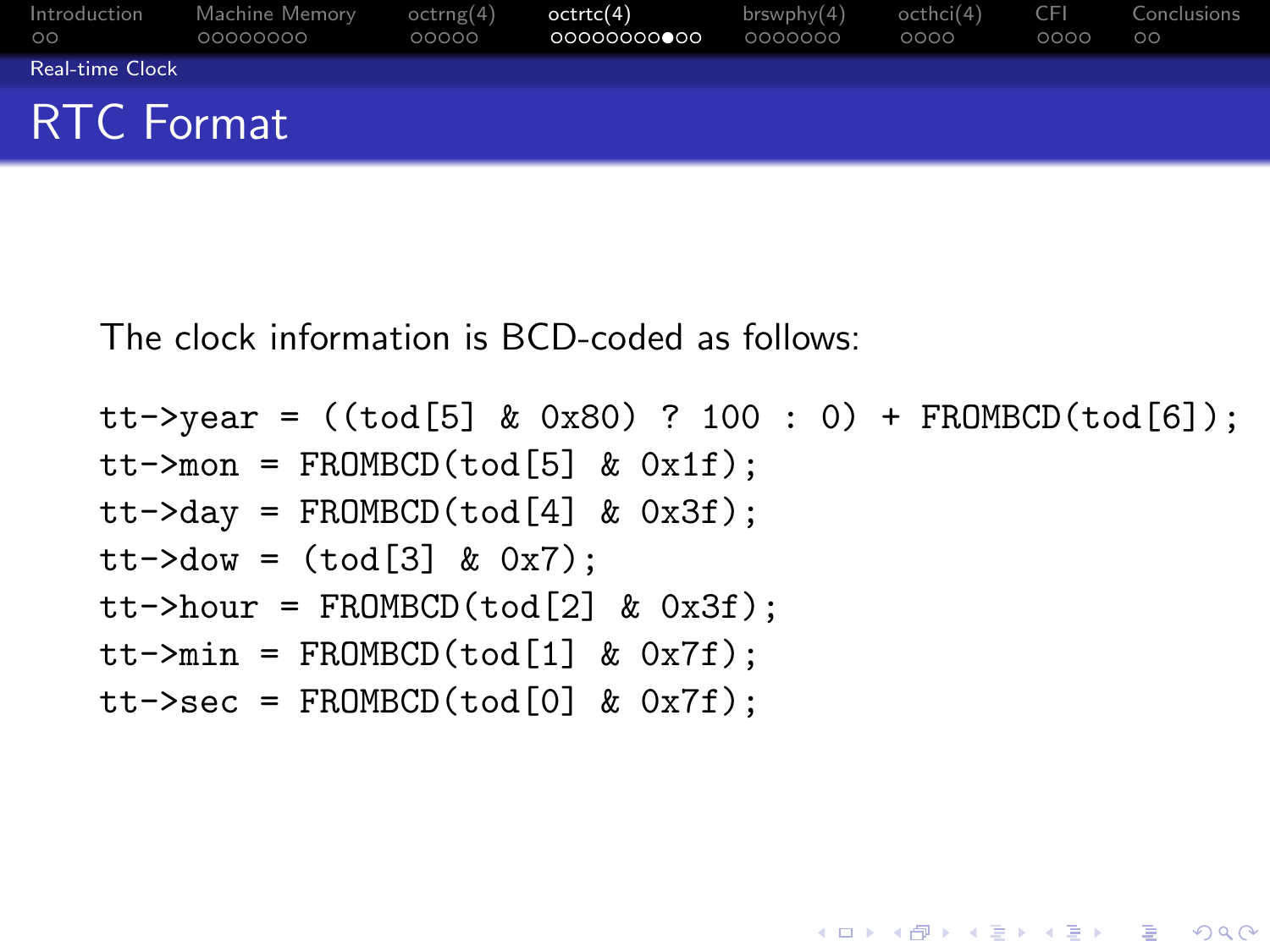| Introduction<br>$\circ$ | Machine Memory<br>00000000 | octrng(4)<br>00000 | octrtc(4)<br>00000000000 | brswphv(4)<br>0000000 | octhci(4)<br>0000 | -CEL<br>0000 | Conclusions<br>$\circ$ |
|-------------------------|----------------------------|--------------------|--------------------------|-----------------------|-------------------|--------------|------------------------|
| <b>Real-time Clock</b>  |                            |                    |                          |                       |                   |              |                        |
| <b>TOD Routines</b>     |                            |                    |                          |                       |                   |              |                        |

The settime and gettime routines:

- pack/unpack the time data into/from BCD form
- <span id="page-26-0"></span>• read/write each packet through the TWS registers

K ロ ▶ K @ ▶ K 할 > K 할 > 1 할 > 1 이익어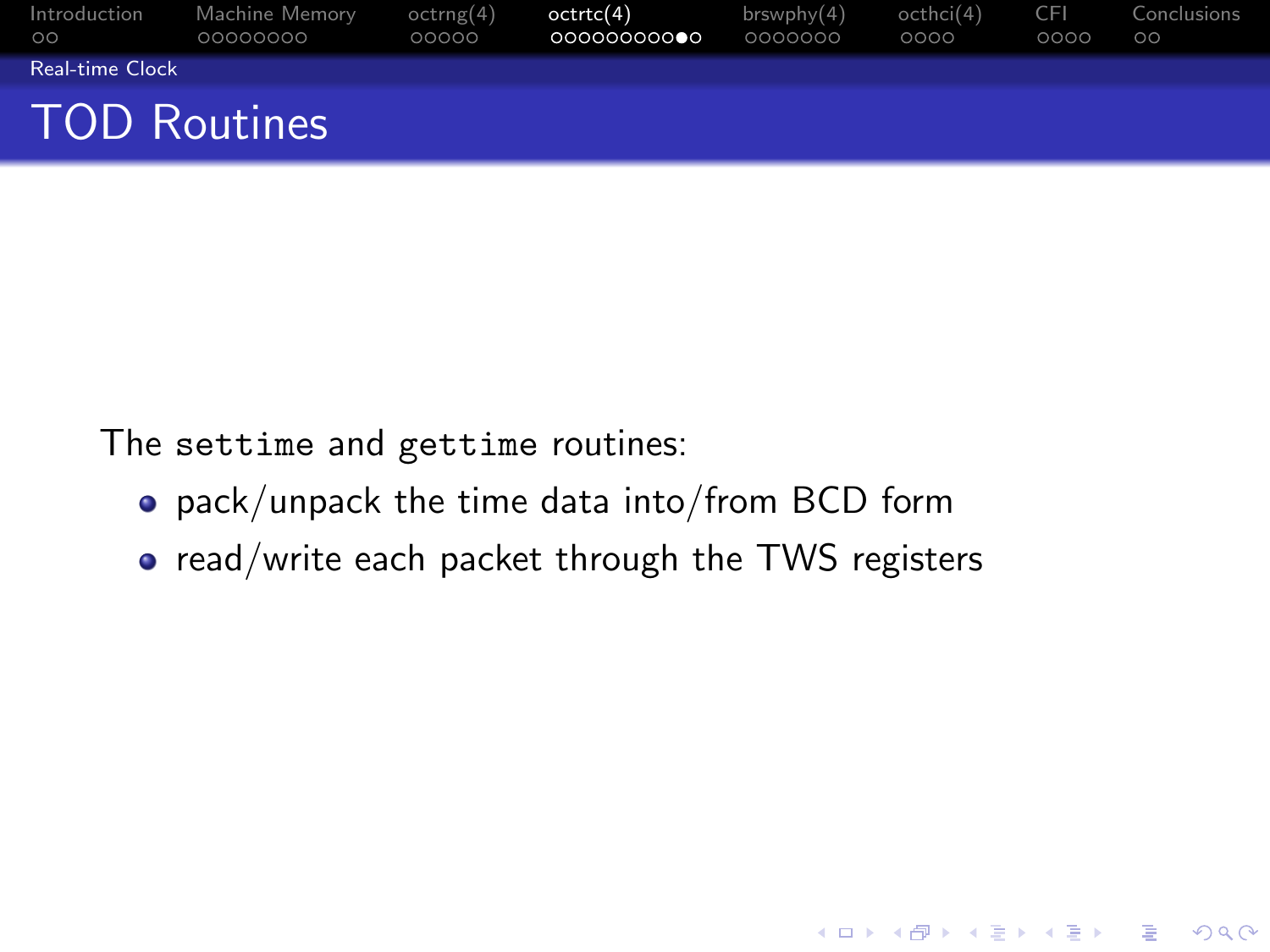| Introduction<br>$\circ$ | Machine Memory<br>00000000 | octrng(4)<br>00000 | octrtc(4)<br>00000000000 | brswphy(4)<br>0000000 | octhci(4)<br>0000 | <b>CFI</b><br>0000 | Conclusions<br>$\circ$ |
|-------------------------|----------------------------|--------------------|--------------------------|-----------------------|-------------------|--------------------|------------------------|
| Real-time Clock         |                            |                    |                          |                       |                   |                    |                        |
| <b>Issues</b>           |                            |                    |                          |                       |                   |                    |                        |

The TWSI is very fragile and needs a lot of integrity checks.

K ロ ▶ K @ ▶ K 할 ▶ K 할 ▶ 이 할 → 9 Q @

Besides, some models have an RTC clock:

- D-Link DSR-500
- **Portwell CAM-0100**

Others don't:

<span id="page-27-0"></span>Ubiquiti Networks EdgeRouter Lite.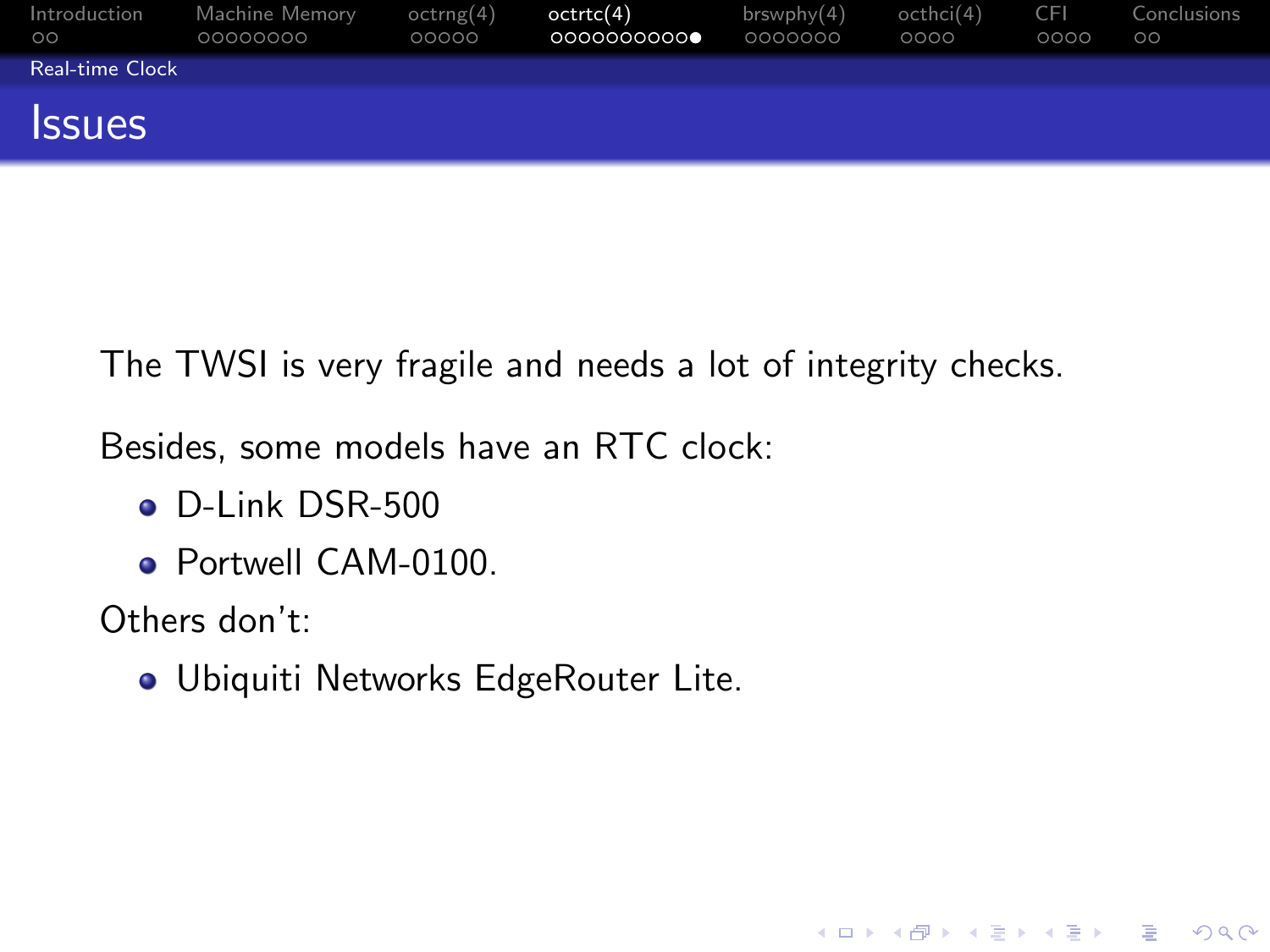| Introduction<br><b>OO</b> | Machine Memory<br>00000000 | octrng(4)<br>00000 | octrtc(4)<br>00000000000 | brswphy(4)<br>•000000 | octhci(4)<br>0000 | -CEL<br>0000 | Conclusions<br>$\circ$ |
|---------------------------|----------------------------|--------------------|--------------------------|-----------------------|-------------------|--------------|------------------------|
| <b>Broadcom PHY</b>       |                            |                    |                          |                       |                   |              |                        |
| <b>Njetwork</b>           |                            |                    |                          |                       |                   |              |                        |

Even though I used tftpboot and NFS-root on boot...

```
# ifconfig cnmac0
cnmac0: flags=8843<UP,BROADCAST,RUNNING,SIMPLEX,MULTICAST>
        lladdr 00:de:ad:20:75:00
        priority: 0
        media: Ethernet autoselect (none)
        status: no carrier
        inet 192.168.1.9 netmask 0xffffff00 broadcast
# ping k.ro
ping: unknown host: k.ro
```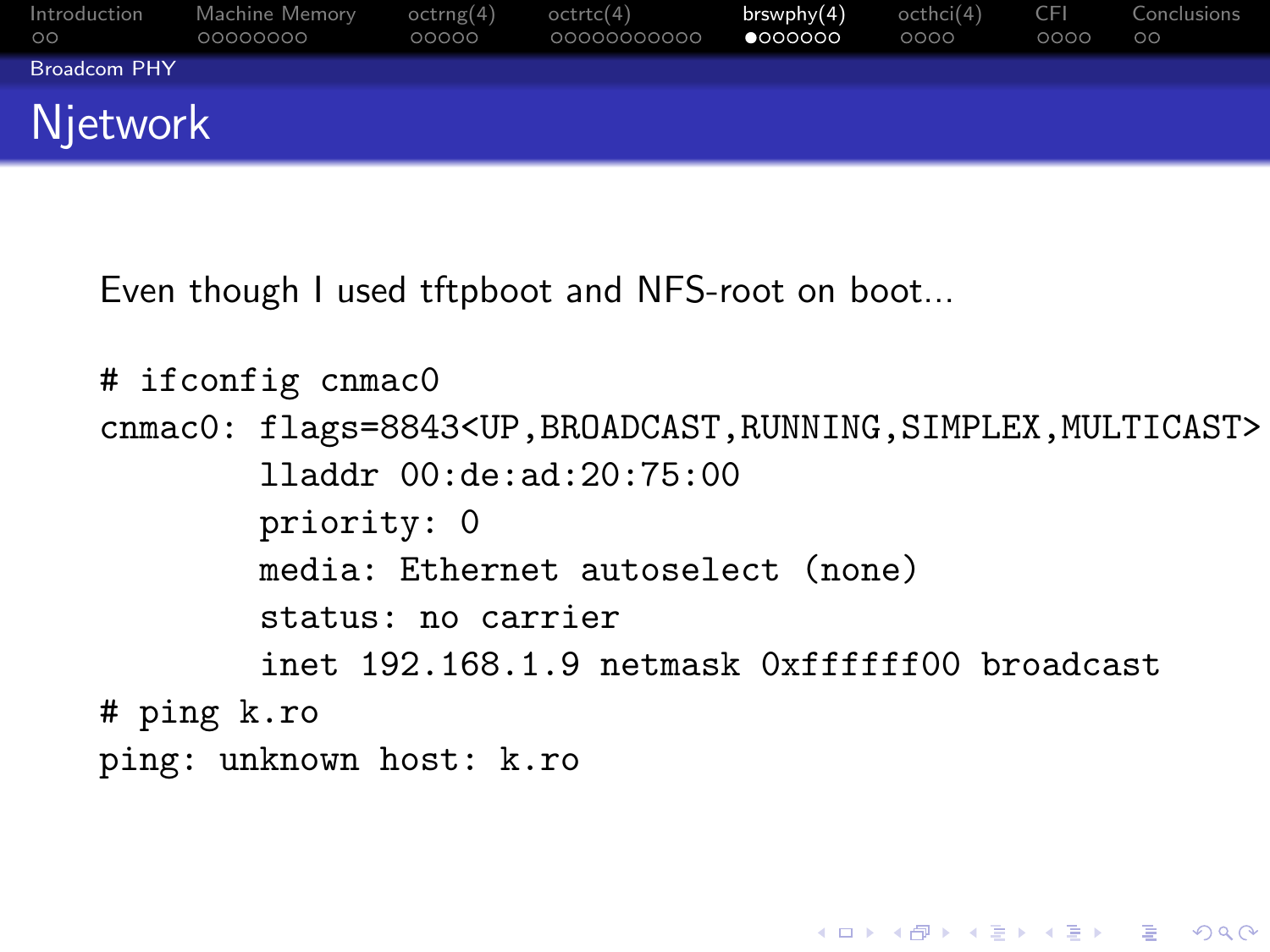| Introduction<br>ററ  | Machine Memory<br>00000000 | octrng(4)<br>00000 | octrtc(4)<br>00000000000 | $b$ rswphy $(4)$<br>0000000 | octhci(4)<br>0000 | <b>CFI</b><br>0000 | Conclusions<br>$\circ$ |
|---------------------|----------------------------|--------------------|--------------------------|-----------------------------|-------------------|--------------------|------------------------|
| <b>Broadcom PHY</b> |                            |                    |                          |                             |                   |                    |                        |
| BCM53XX             |                            |                    |                          |                             |                   |                    |                        |

Missing Broadcom PHY driver for the chip 53XX-family

- resulted in cnmac0 at ukphy
- looked at OpenWrt for the proper registers
- <span id="page-29-0"></span>• wrote a minimal PHY driver with dumb-mode only switch support

K ロ ▶ K @ ▶ K 할 ▶ K 할 ▶ 이 할 → 9 Q @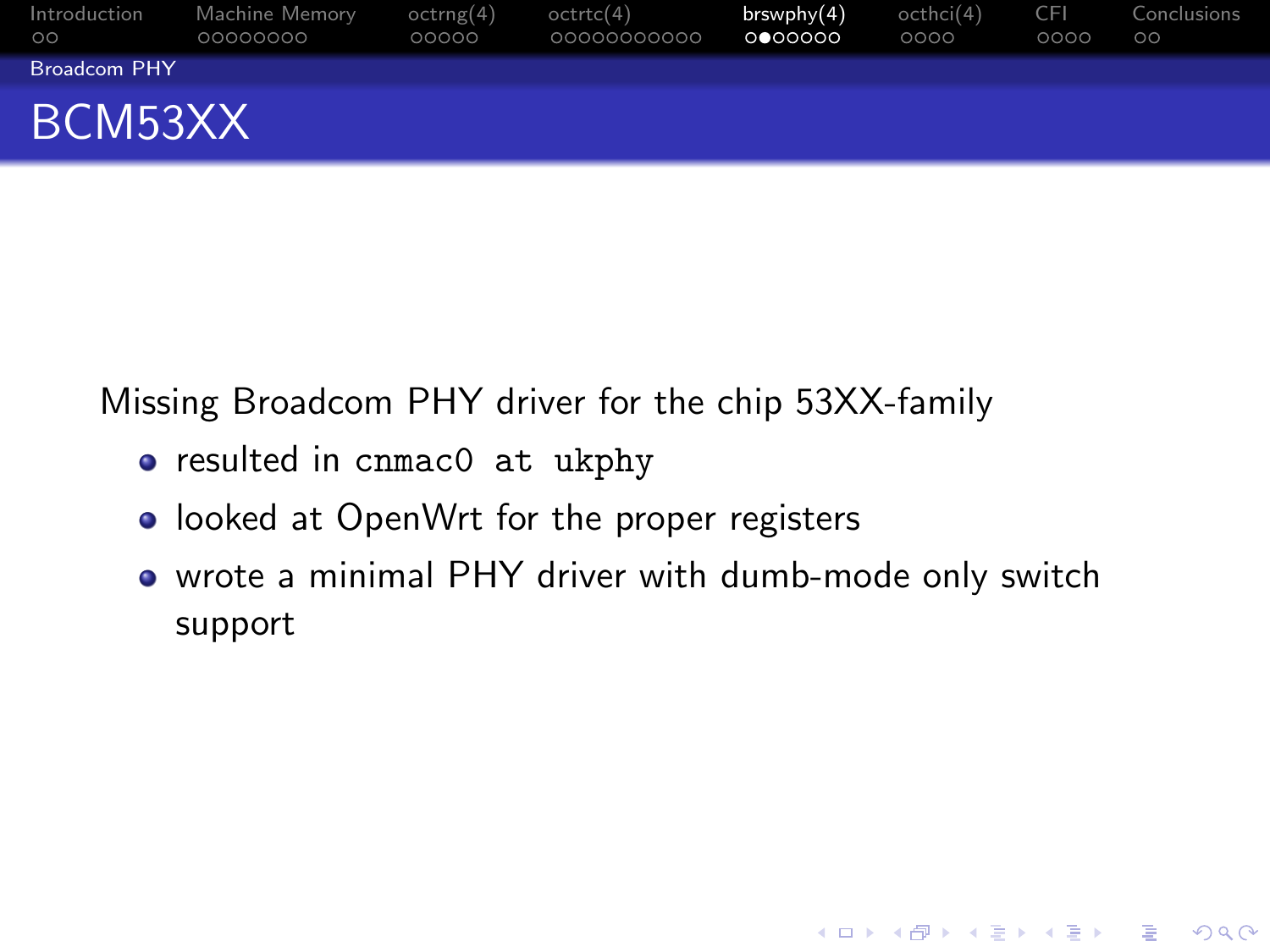| Introduction<br>$\circ$ | Machine Memorv<br>00000000 | octrng(4)<br>00000 | octrtc(4)<br>00000000000 | brswphy(4)<br>0000000 | octhci(4)<br>0000 | - CEL<br>0000 | Conclusions<br>$\circ$ |
|-------------------------|----------------------------|--------------------|--------------------------|-----------------------|-------------------|---------------|------------------------|
| <b>Broadcom PHY</b>     |                            |                    |                          |                       |                   |               |                        |
| <b>Status Routine</b>   |                            |                    |                          |                       |                   |               |                        |

K ロ ▶ K @ ▶ K 할 > K 할 > 1 할 > 1 이익어

The key was the status PHY routine which reads the:

- **o** link state
- **o** duplex mode
- port's speed

<span id="page-30-0"></span>via corresponding registers from the status page.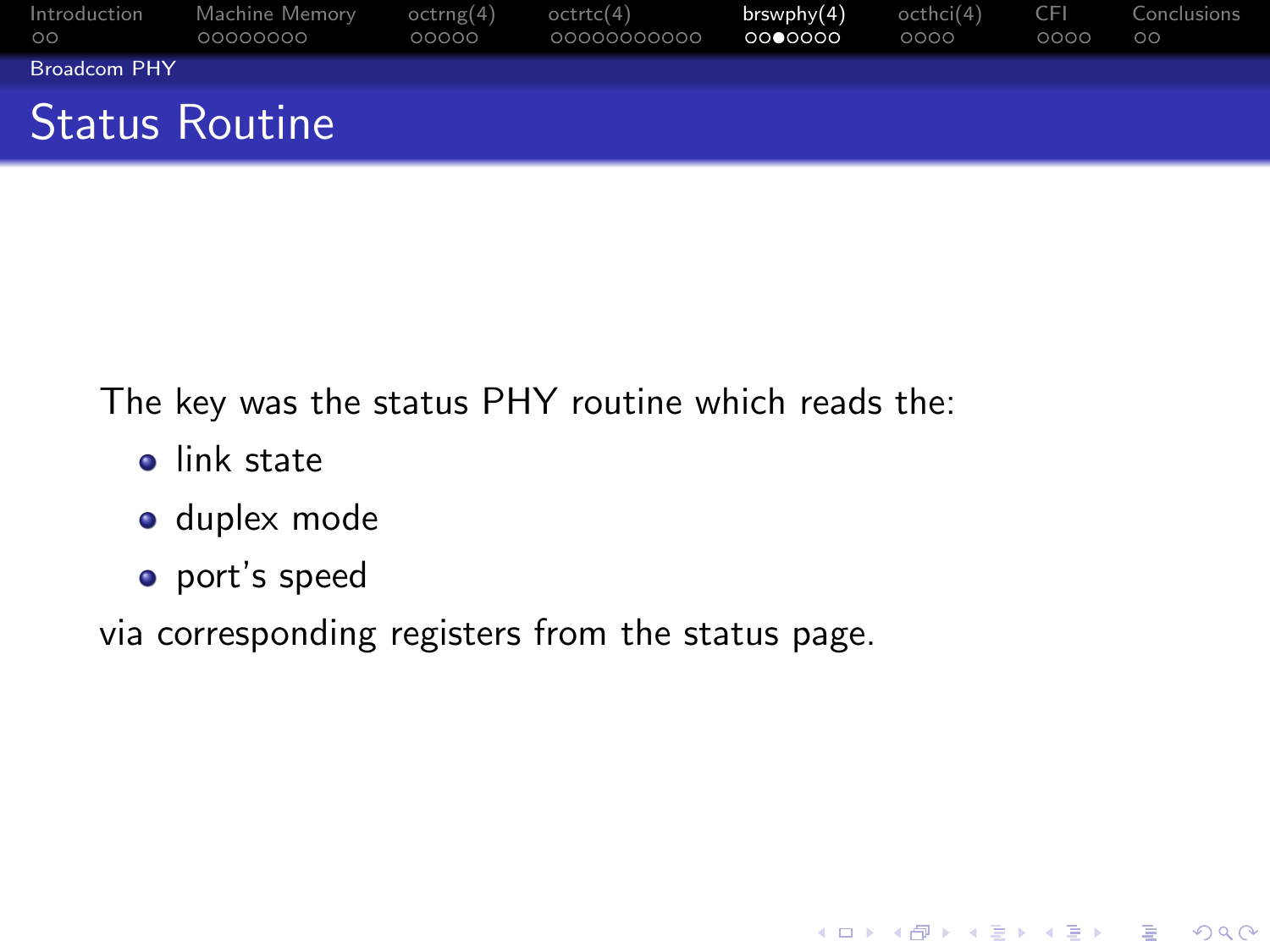| Introduction<br>$\circ$ | Machine Memory<br>00000000 | octrng(4)<br>00000 | octrtc(4)<br>00000000000 | brswph <sub>V</sub> (4)<br>0000000 | octhci(4)<br>0000 | <b>CFI</b><br>0000 | Conclusions<br>$\circ$ |
|-------------------------|----------------------------|--------------------|--------------------------|------------------------------------|-------------------|--------------------|------------------------|
| <b>Broadcom PHY</b>     |                            |                    |                          |                                    |                   |                    |                        |
| Reads(1)                |                            |                    |                          |                                    |                   |                    |                        |

K ロ ▶ K @ ▶ K 할 > K 할 > 1 할 > 1 이익어

1st step:

- set the page number if the current one differs
- set the register address
- <span id="page-31-0"></span>• read-back to check for operation completion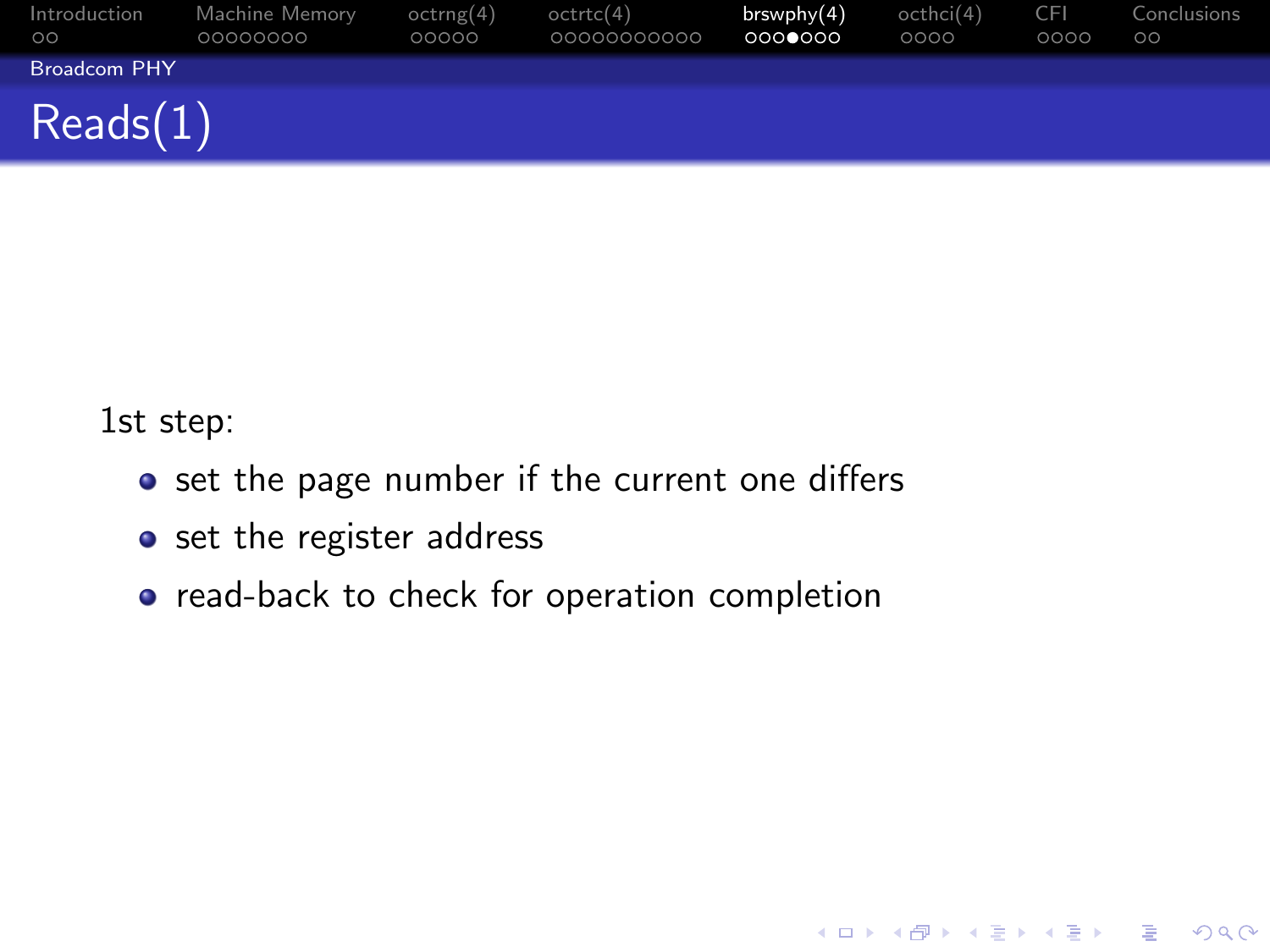| Introduction<br>$\circ$ | Machine Memory<br>00000000 | octrng(4)<br>00000 | octrtc(4)<br>00000000000 | brswphy(4)<br>0000000 | octhci(4)<br>0000 | <b>CFI</b><br>0000 | Conclusions<br>$\circ$ |
|-------------------------|----------------------------|--------------------|--------------------------|-----------------------|-------------------|--------------------|------------------------|
| <b>Broadcom PHY</b>     |                            |                    |                          |                       |                   |                    |                        |
| Recals(2)               |                            |                    |                          |                       |                   |                    |                        |

Once the page-register tuple is in place:

- read 2 bytes from the first data register
- <span id="page-32-0"></span>• if needed go on with the 2nd, 3rd and 4th data registers

K ロ ▶ K @ ▶ K 할 > K 할 > 1 할 > 1 이익어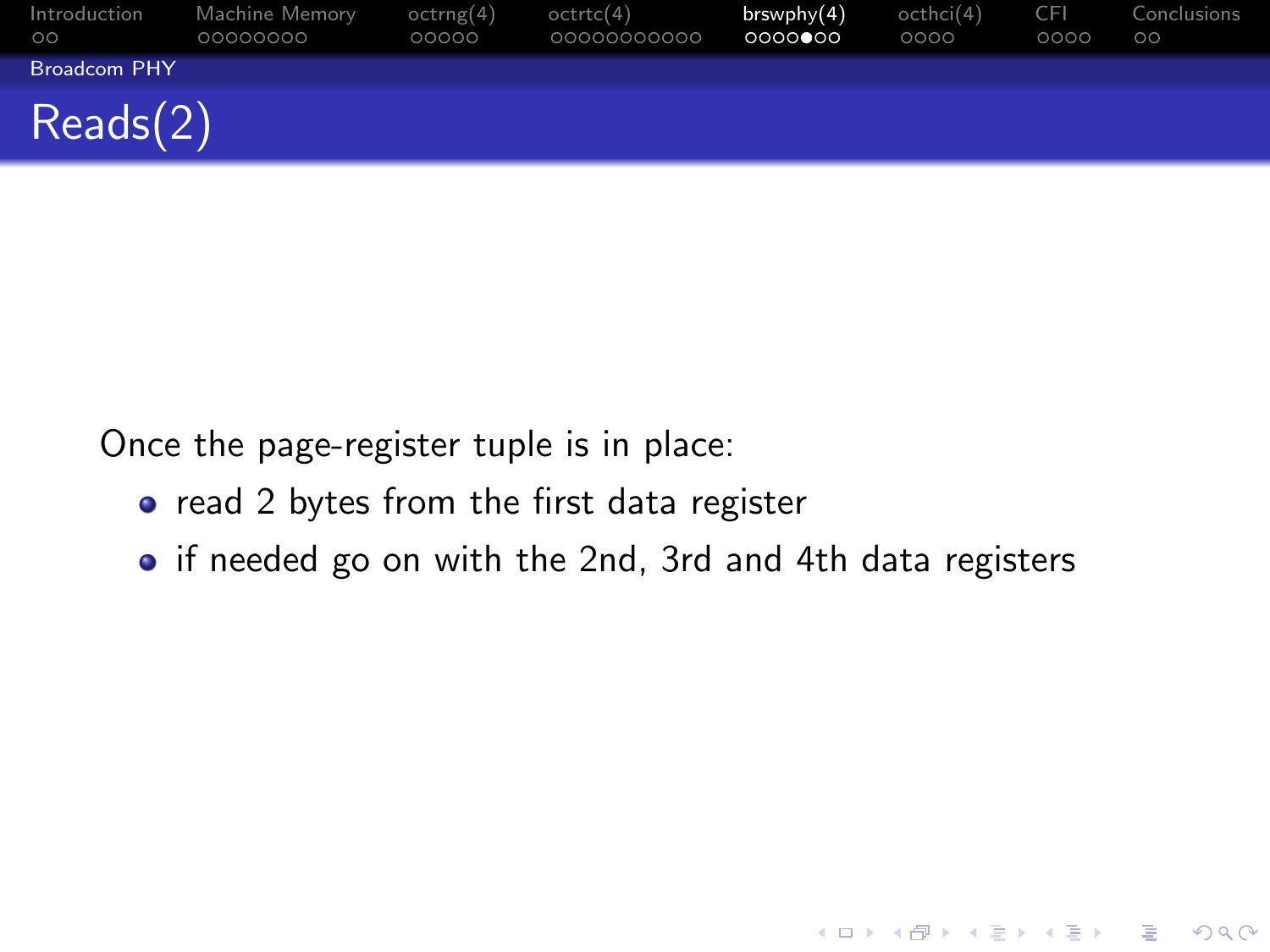| Introduction<br>$\circ$ | Machine Memory<br>00000000 | octrng(4)<br>00000 | octrtc(4)<br>00000000000 | brswphy(4)<br>0000000 | octhci(4)<br>0000 | <b>CFI</b><br>0000 | Conclusions<br>$\circ$ |
|-------------------------|----------------------------|--------------------|--------------------------|-----------------------|-------------------|--------------------|------------------------|
| <b>Broadcom PHY</b>     |                            |                    |                          |                       |                   |                    |                        |
| Results                 |                            |                    |                          |                       |                   |                    |                        |

With that in place the network seems better:

```
# ifconfig cnmac0
cnmac0: flags=8843<UP,BROADCAST,RUNNING,SIMPLEX,MULTICAST>
        lladdr 00:de:ad:20:75:00
        priority: 0
        groups: egress
        media: Ethernet autoselect (1000baseT master)
        status: active
        inet 192.168.1.9 netmask 0xffffff00
# ping k.ro
PING k.ro (194.102.255.23): 56 data bytes
64 bytes from 194.102.255.23: icmp_seq=0 time=60.132 ms
64 bytes from 194.102.255.23: icmp_seq=1 time=63.555 ms
```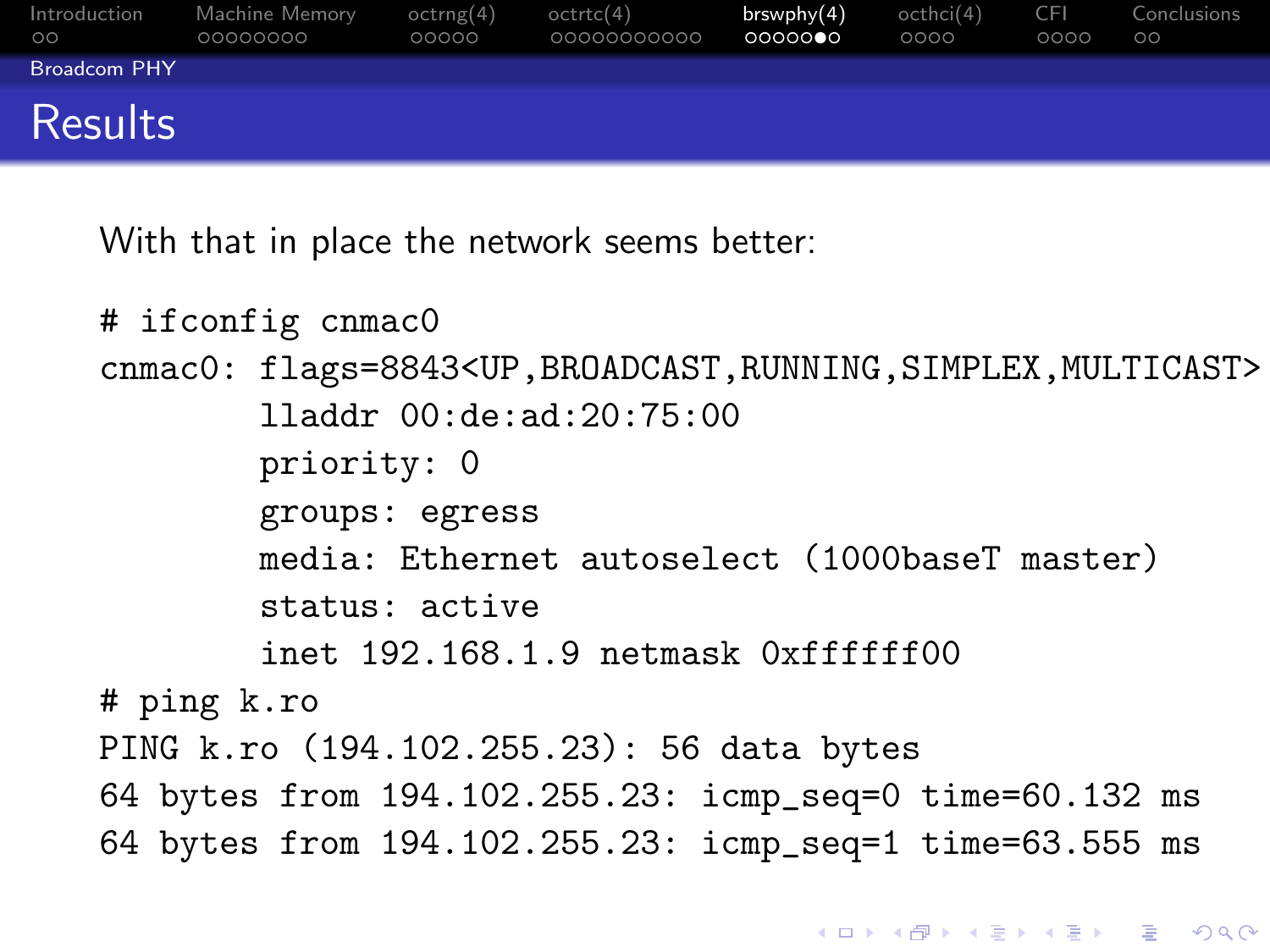| Introduction<br>$\circ$ | Machine Memory<br>00000000 | octrng(4)<br>00000 | octrtc(4)<br>00000000000 | $b$ rswph $v(4)$<br>000000 | octhci(4)<br>0000 | -CEL<br>0000 | Conclusions<br>$\circ$ |
|-------------------------|----------------------------|--------------------|--------------------------|----------------------------|-------------------|--------------|------------------------|
| <b>Broadcom PHY</b>     |                            |                    |                          |                            |                   |              |                        |
|                         | Switch Support             |                    |                          |                            |                   |              |                        |

In the future I plan to add switch support.

Existing kernel switch frameworks:

- ZRouter solution from Aleksandr Rybalko
- IIJ solution from Kazuya Goda

<span id="page-34-0"></span>Waiting for the IIJ framework to be made public before deciding.

**KORKA SERKER ORA**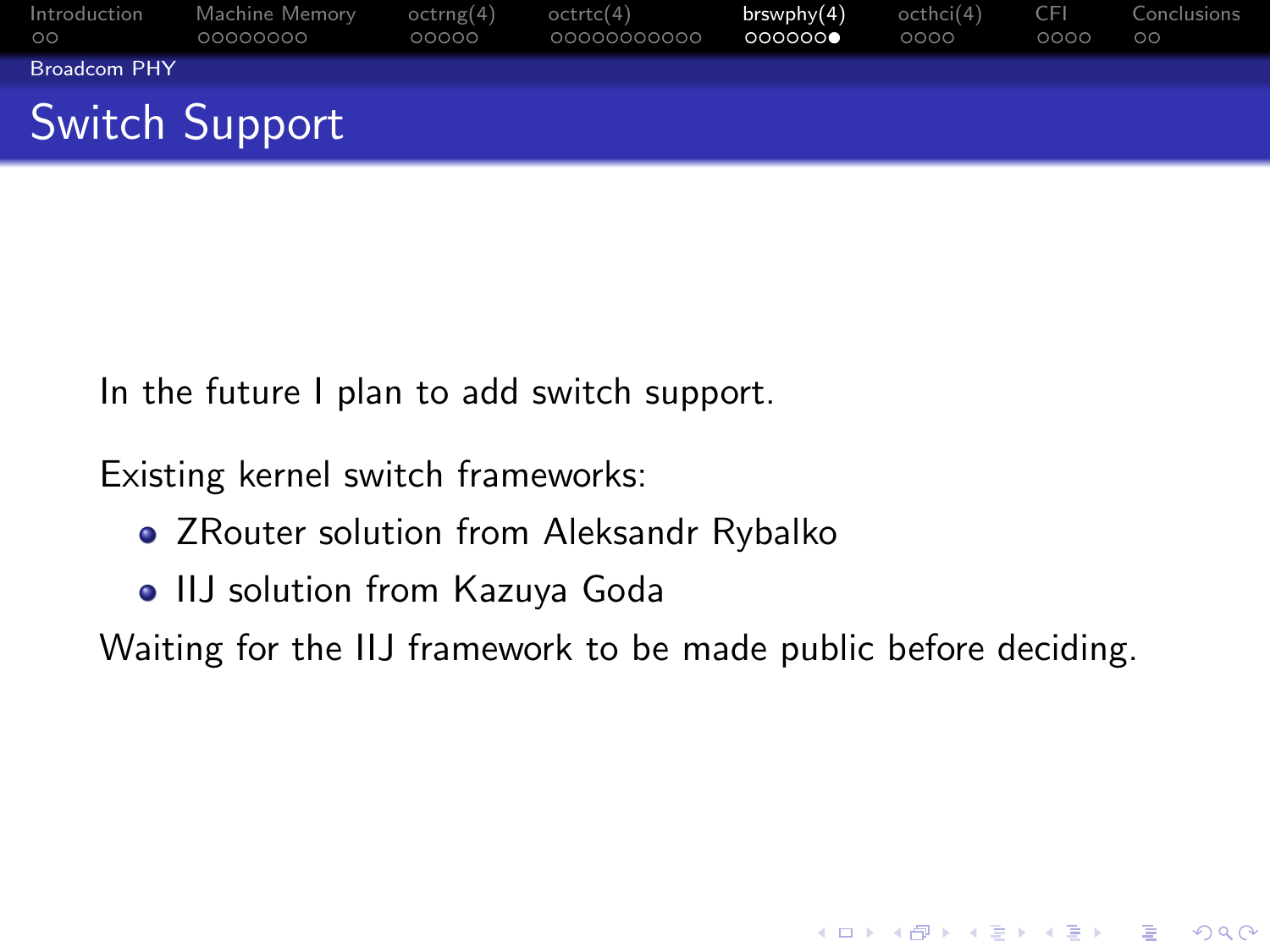| Introduction<br>$\circ$ | Machine Memory<br>00000000 | octrng(4)<br>00000 | octrtc(4)<br>00000000000 | brswphv(4)<br>0000000 | octhci(4)<br>$\bullet$ 000 | <b>CFI</b><br>0000 | Conclusions<br>$\circ$ |
|-------------------------|----------------------------|--------------------|--------------------------|-----------------------|----------------------------|--------------------|------------------------|
| USB Host Controller     |                            |                    |                          |                       |                            |                    |                        |
| <b>Existing Work</b>    |                            |                    |                          |                       |                            |                    |                        |

K ロ ▶ K @ ▶ K 할 ▶ K 할 ▶ | 할 | © 9 Q @

- **Cavium SDK**
- IIJ driver for the CN30XX boards
- <span id="page-35-0"></span>• WIP driver I wrote that fries USB sticks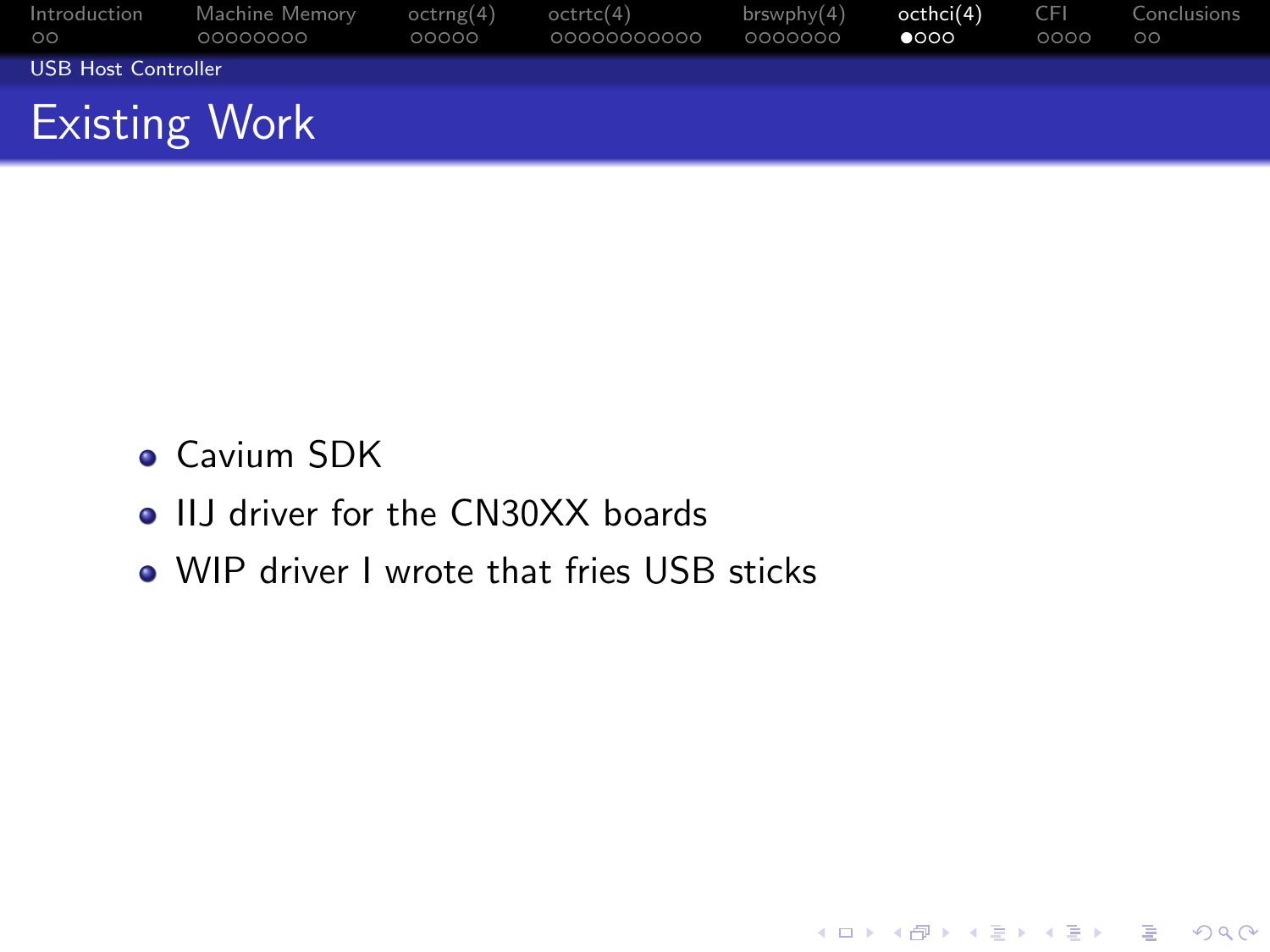| Introduction<br>$00^{\circ}$ | Machine Memory<br>00000000 | octrne(4)<br>00000 | octrtc(4)<br>00000000000 | brswphv(4)<br>0000000 | octhci(4)<br>റ∙റെ | -CEL<br>0000 | Conclusions<br>$\circ$ |  |
|------------------------------|----------------------------|--------------------|--------------------------|-----------------------|-------------------|--------------|------------------------|--|
| USB Host Controller          |                            |                    |                          |                       |                   |              |                        |  |
| My Progress So Far           |                            |                    |                          |                       |                   |              |                        |  |

K ロ ▶ K @ ▶ K 할 > K 할 > 1 할 > 1 이익어

- $\bullet$  clock setup
- host-mode setup
- $\bullet$  core setup
- dma setup
- <span id="page-36-0"></span>o part of the interrupt routine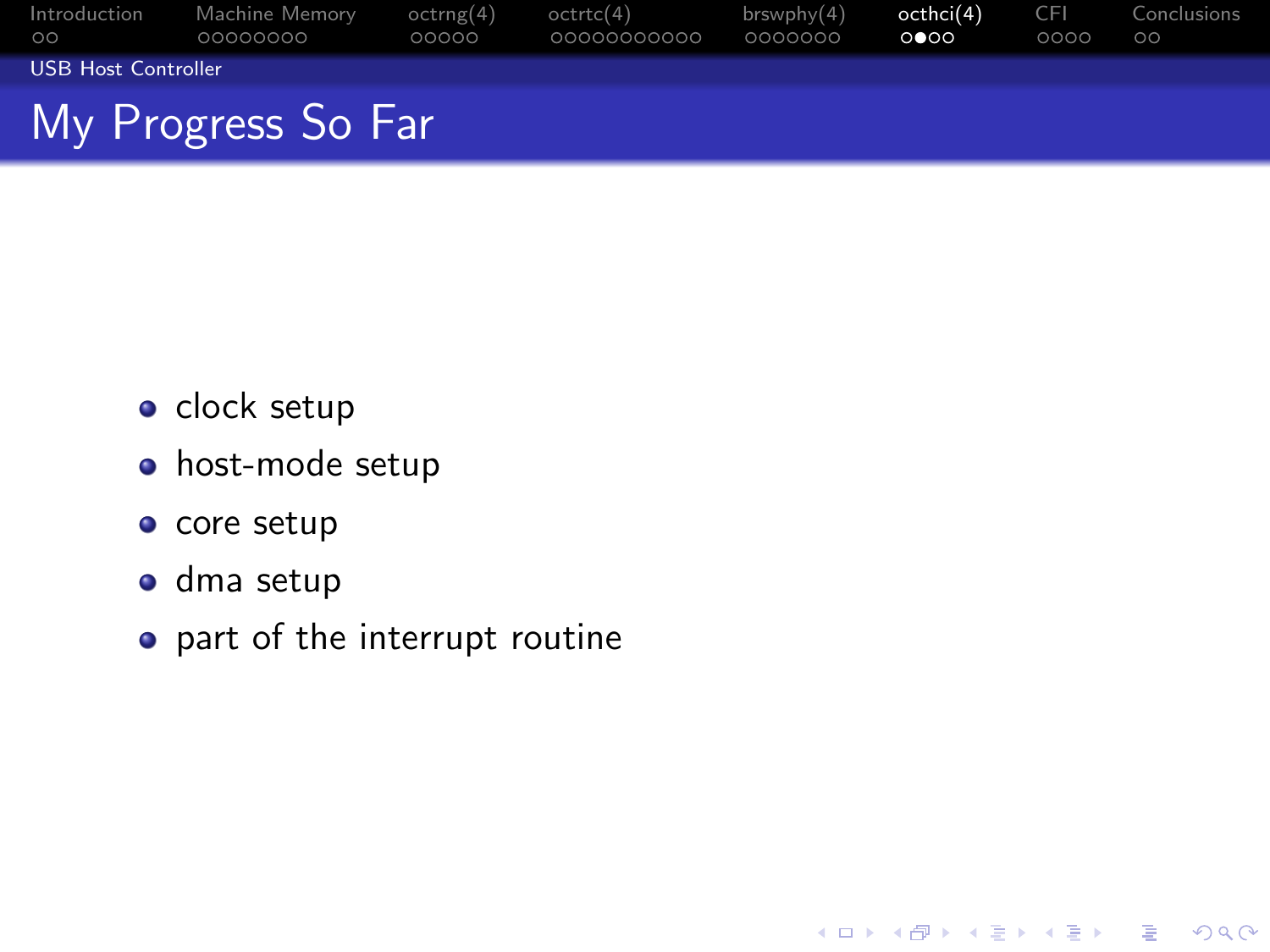| Introduction<br>$\circ$ | Machine Memory<br>00000000 | octrne(4)<br>00000 | octrtc(4)<br>00000000000 | brswphv(4)<br>0000000 | octhci(4)<br>0000 | <b>CFI</b><br>0000 | Conclusions<br>$\circ$ |
|-------------------------|----------------------------|--------------------|--------------------------|-----------------------|-------------------|--------------------|------------------------|
| USB Host Controller     |                            |                    |                          |                       |                   |                    |                        |
|                         | Interrupt Routine          |                    |                          |                       |                   |                    |                        |

K ロ ▶ K @ ▶ K 할 > K 할 > 1 할 > 1 이익어

Almost done:

- host channel interrupts
- issues: assumes single USB port
- device disconnect interrupts
- <span id="page-37-0"></span>**o** issues: doesn't callback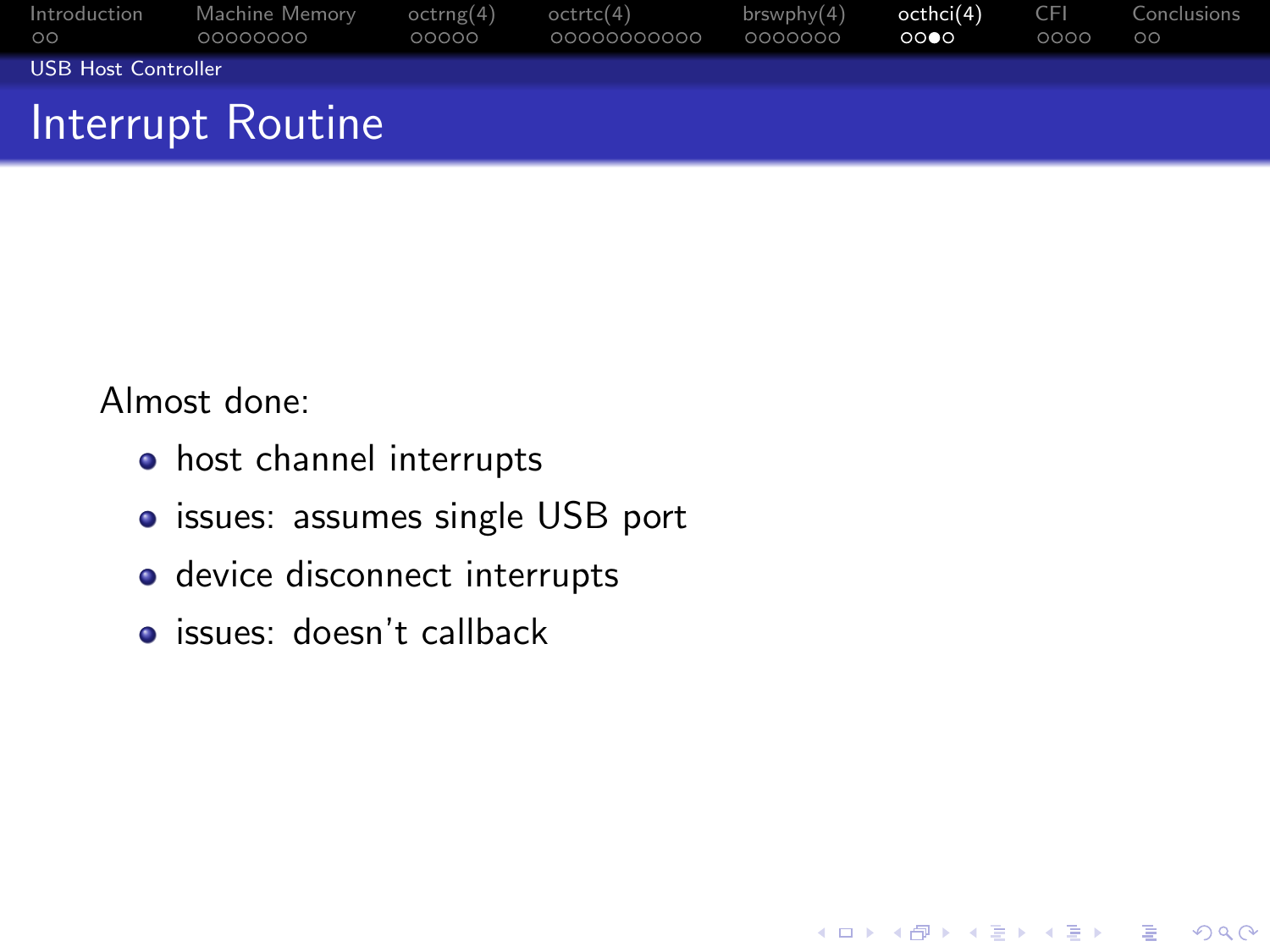| Introduction<br>$\circ$    | Machine Memory<br>00000000 | octrng(4)<br>00000 | octrtc(4)<br>00000000000 | brswphv(4)<br>0000000 | octhci(4)<br>000 | <b>CFI</b><br>0000 | Conclusions<br>$\circ$ |
|----------------------------|----------------------------|--------------------|--------------------------|-----------------------|------------------|--------------------|------------------------|
| <b>USB Host Controller</b> |                            |                    |                          |                       |                  |                    |                        |
|                            | <b>Show-Stoppers</b>       |                    |                          |                       |                  |                    |                        |

- can't use the SDK: U.S. export control
- SDK and IIJ register poking logic is completely different
- can't reuse IIJ's code as it doesn't work on my D-Link

**KORKA SERKER ORA** 

- **o** USB is hard
- USB w/o documentation is harder
- <span id="page-38-0"></span>• writing a driver requires time, which is the worst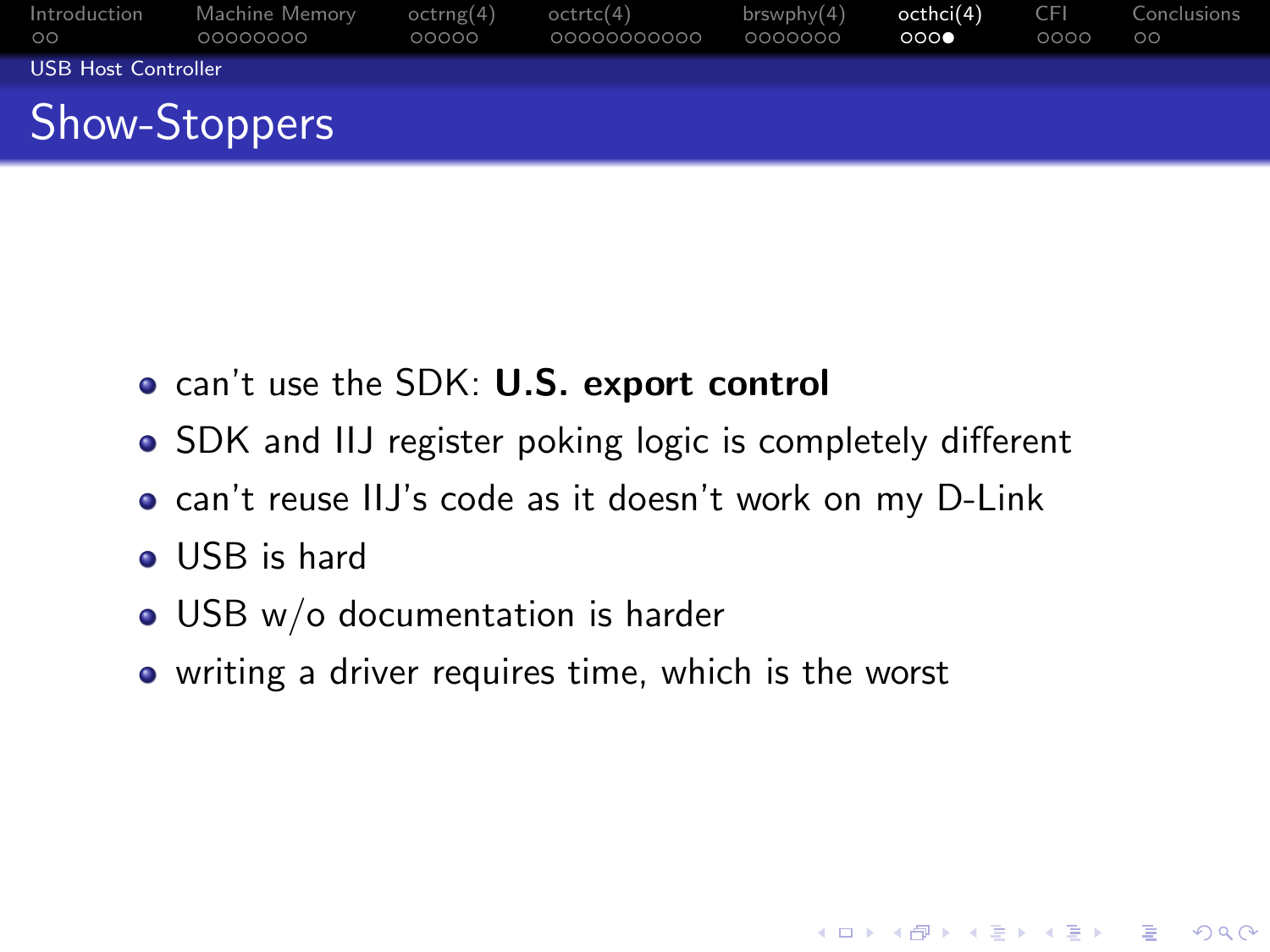| Introduction<br>$\circ$ | Machine Memory<br>00000000 | octrng(4)<br>00000 | octrtc(4)<br>00000000000 | brswphv(4)<br>0000000 | octhci(4)<br>0000 | <b>CFI</b><br>$\bullet$ 000 | Conclusions<br>$\circ$ |
|-------------------------|----------------------------|--------------------|--------------------------|-----------------------|-------------------|-----------------------------|------------------------|
| Compact Flash Interface |                            |                    |                          |                       |                   |                             |                        |
| <b>Flash Memory</b>     |                            |                    |                          |                       |                   |                             |                        |

OpenBSD doesn't support the DSR-500 flash memory:

octcf at iobus0 base 0x1d000800 irq 0 not configured

K ロ ▶ K @ ▶ K 할 > K 할 > 1 할 > 1 이익어

FreeBSD does through CFI:

<span id="page-39-0"></span>cfi0: <AMD/Fujitsu - 32MB> on ciu0 cfi0: cfi0: [256x128KB] cfid0 on cfi0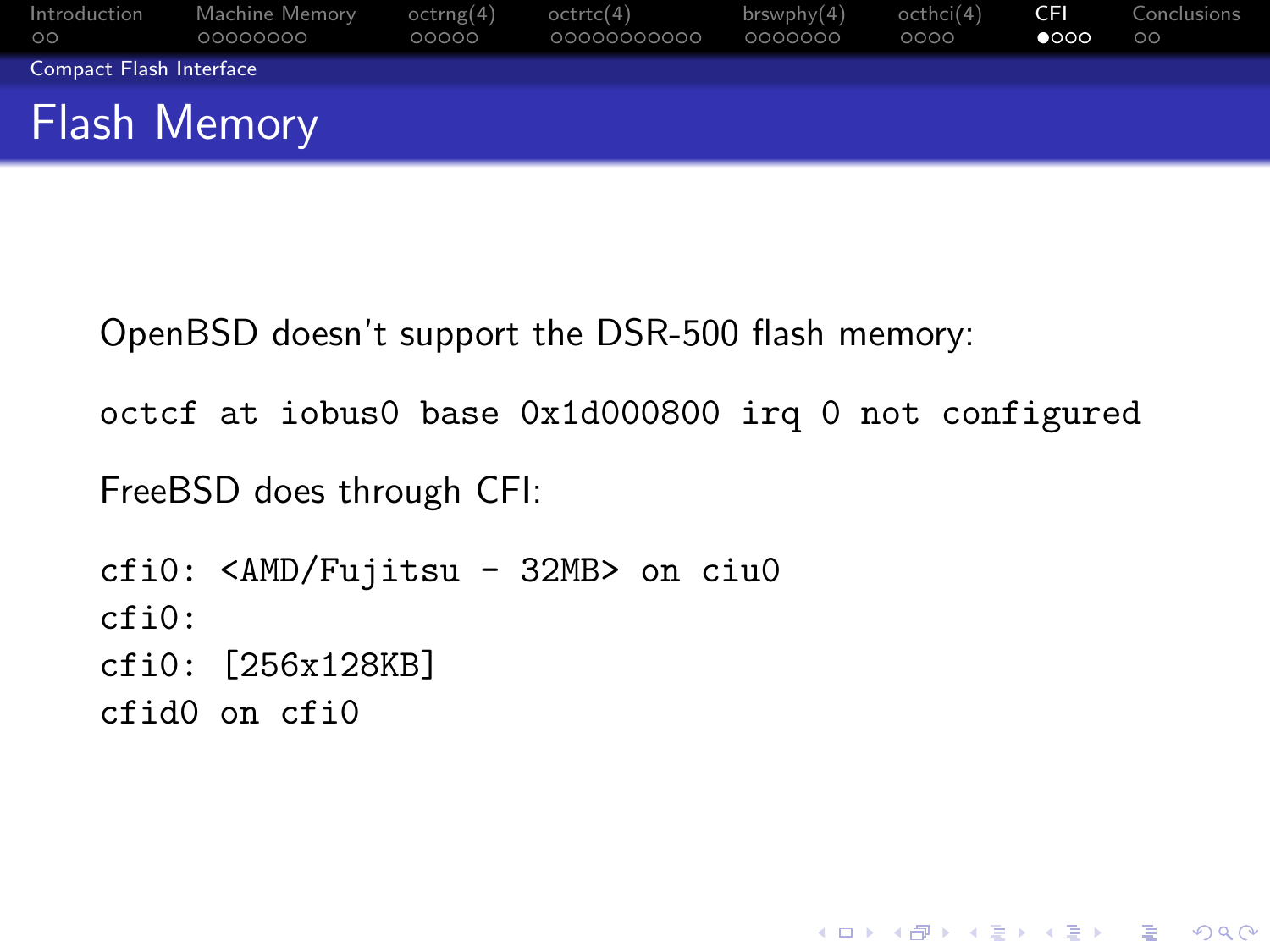| Introduction<br>$\circ$ | Machine Memory<br>00000000 | octrng(4)<br>00000 | octrtc(4)<br>00000000000 | $b$ rswphy $(4)$<br>0000000 | octhci(4)<br>0000 | -CFI<br>0 000 | Conclusions<br>$\circ$ |
|-------------------------|----------------------------|--------------------|--------------------------|-----------------------------|-------------------|---------------|------------------------|
| Compact Flash Interface |                            |                    |                          |                             |                   |               |                        |
| Plans                   |                            |                    |                          |                             |                   |               |                        |

K ロ ▶ K @ ▶ K 할 > K 할 > 1 할 > 1 이익어

Discussed with David Gwynne (dlg@):

- write a small ATA driver
- plug it into the rest of the system via atascsi
- no multiple concurrent commands
- <span id="page-40-0"></span>• no port multipliers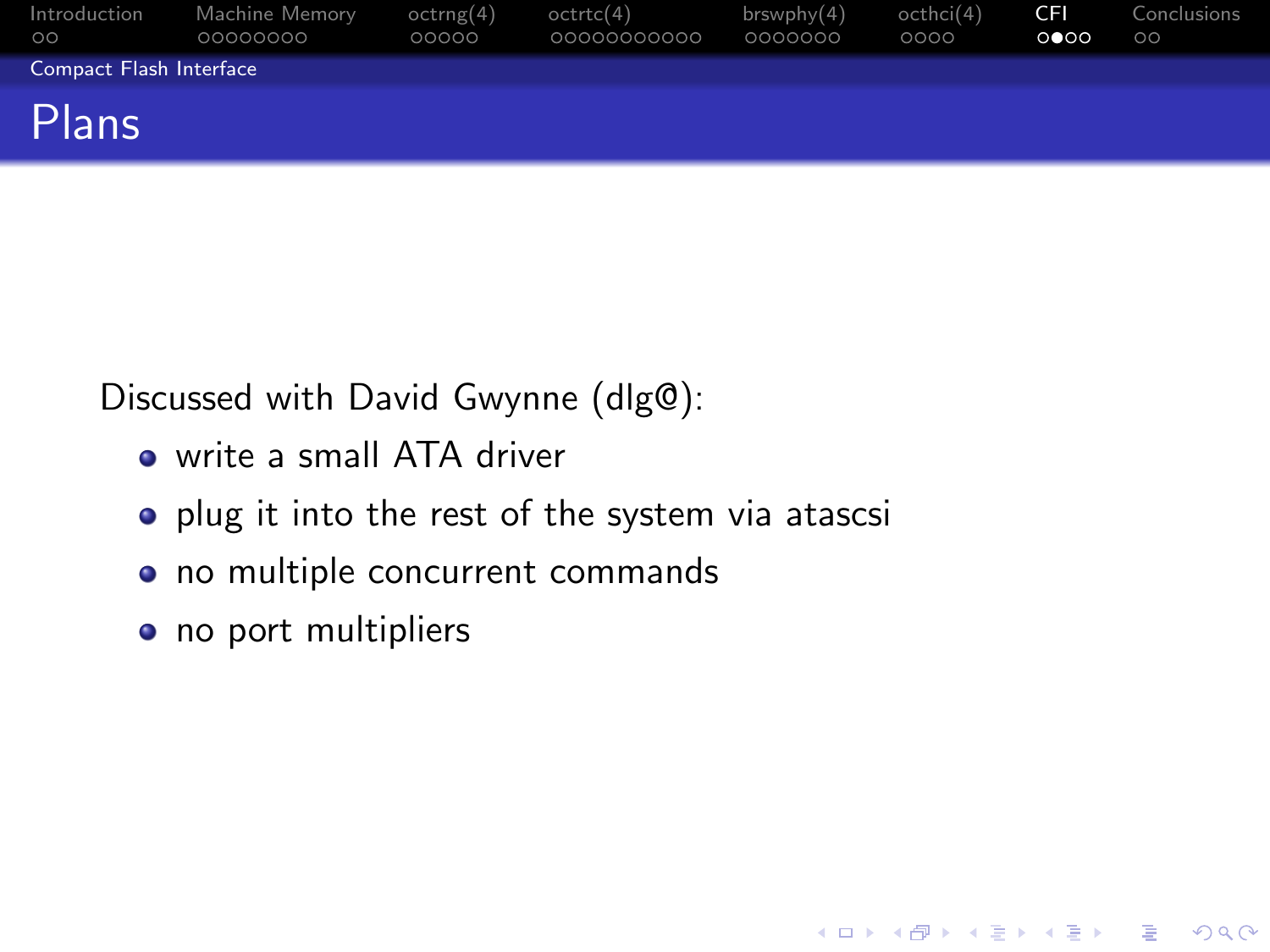| Introduction<br>$\circ$ | Machine Memory<br>00000000 | octrng(4)<br>00000 | octrtc(4)<br>00000000000 | brswphv(4)<br>0000000 | octhci(4)<br>0000 | -CHI<br>0000 | Conclusions<br>$\circ$ |
|-------------------------|----------------------------|--------------------|--------------------------|-----------------------|-------------------|--------------|------------------------|
| Compact Flash Interface |                            |                    |                          |                       |                   |              |                        |
|                         | Implementation             |                    |                          |                       |                   |              |                        |

Writing a driver was slower than I expected:

- it's my first disk driver
- atascsi has too many abstractions
- $\bullet$  the reference drivers ahci(4) and  $\text{sili}(4)$  are complex

**KORK ERKER ADE YOUR** 

- $\bullet$  cf doesn't even do dma, it does bus space reads/writes
- <span id="page-41-0"></span>•  $wdc(4)/\text{pciide}(4)$  is messy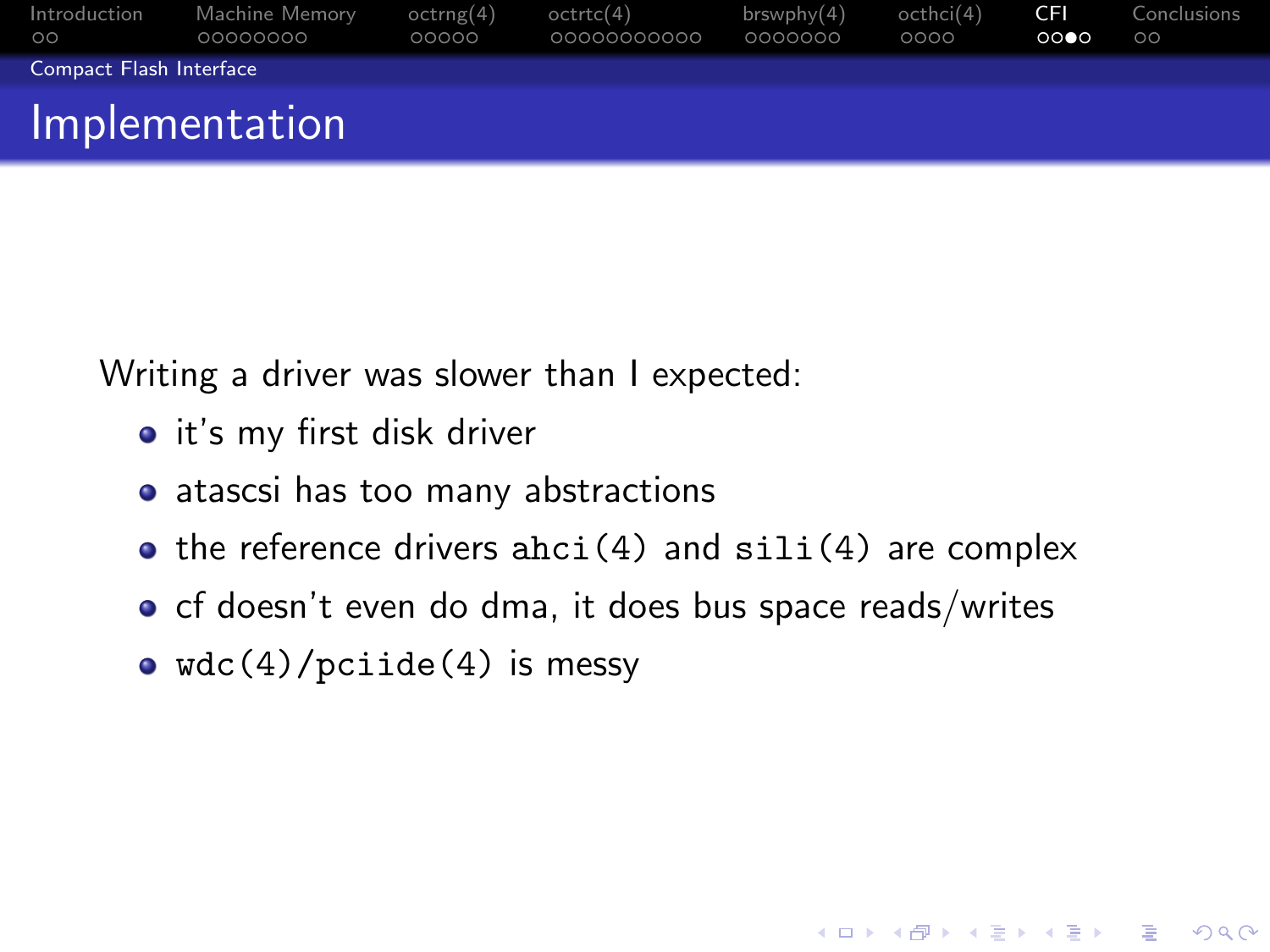| Introduction<br>$\circ$ | Machine Memory<br>00000000 | octrng(4)<br>00000 | octrtc(4)<br>00000000000 | brswphv(4)<br>0000000 | octhci(4)<br>0000 | CEL.<br>000 | Conclusions<br>$\circ$ |
|-------------------------|----------------------------|--------------------|--------------------------|-----------------------|-------------------|-------------|------------------------|
| Compact Flash Interface |                            |                    |                          |                       |                   |             |                        |
|                         | Work In Progress           |                    |                          |                       |                   |             |                        |

I just started working on the driver. Unsure about:

• mimicking the FreeBSD abstraction:  $cfid \rightarrow cfi \rightarrow atascsi$ 

**KORK ERKER ADE YOUR** 

- keeping the driver MD or making it MI
- supporting the entire CFI specification
- including the Intel mess
- <span id="page-42-0"></span>**•** StrataFlash?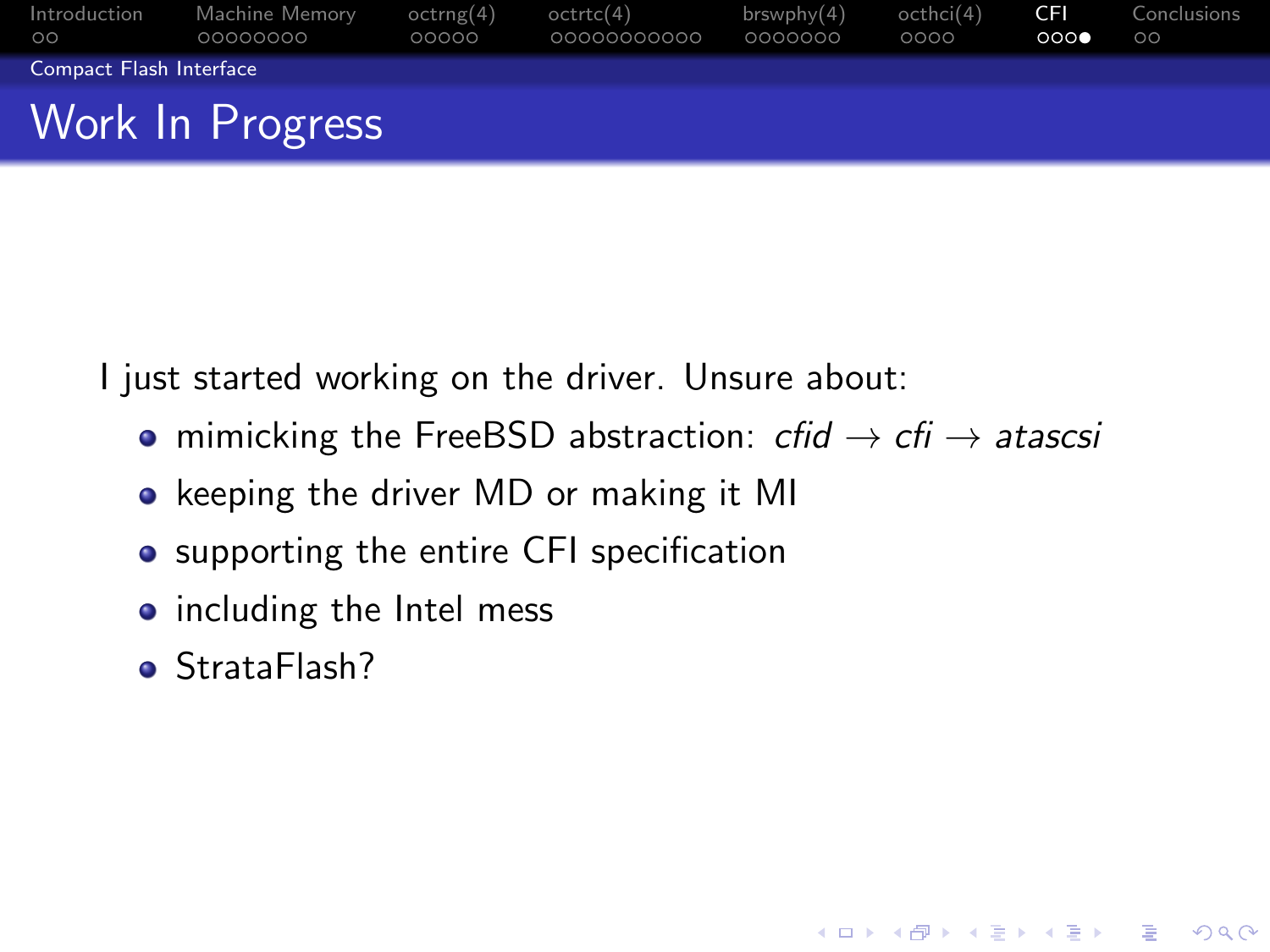| Introduction<br>$\circ$ | Machine Memory<br>00000000 | octrng(4)<br>00000 | octrtc(4)<br>00000000000 | brswphv(4)<br>0000000 | octhci(4)<br>0000 | TCH.<br>0000 | Conclusions<br>$\bullet$ |
|-------------------------|----------------------------|--------------------|--------------------------|-----------------------|-------------------|--------------|--------------------------|
| OpenBSD/Octeon          |                            |                    |                          |                       |                   |              |                          |
|                         | <b>Mostly Harmless</b>     |                    |                          |                       |                   |              |                          |

**KORK ERKER ADE YOUR** 

#### **Conclusions**

- a lot of work was put into OpenBSD/Octeon
- lack of documentation is slowing progress
- SDK copyright capped the pace even further
- **•** open problems: USB, switch framework, CFI
- <span id="page-43-0"></span>• work continues to make this port complete